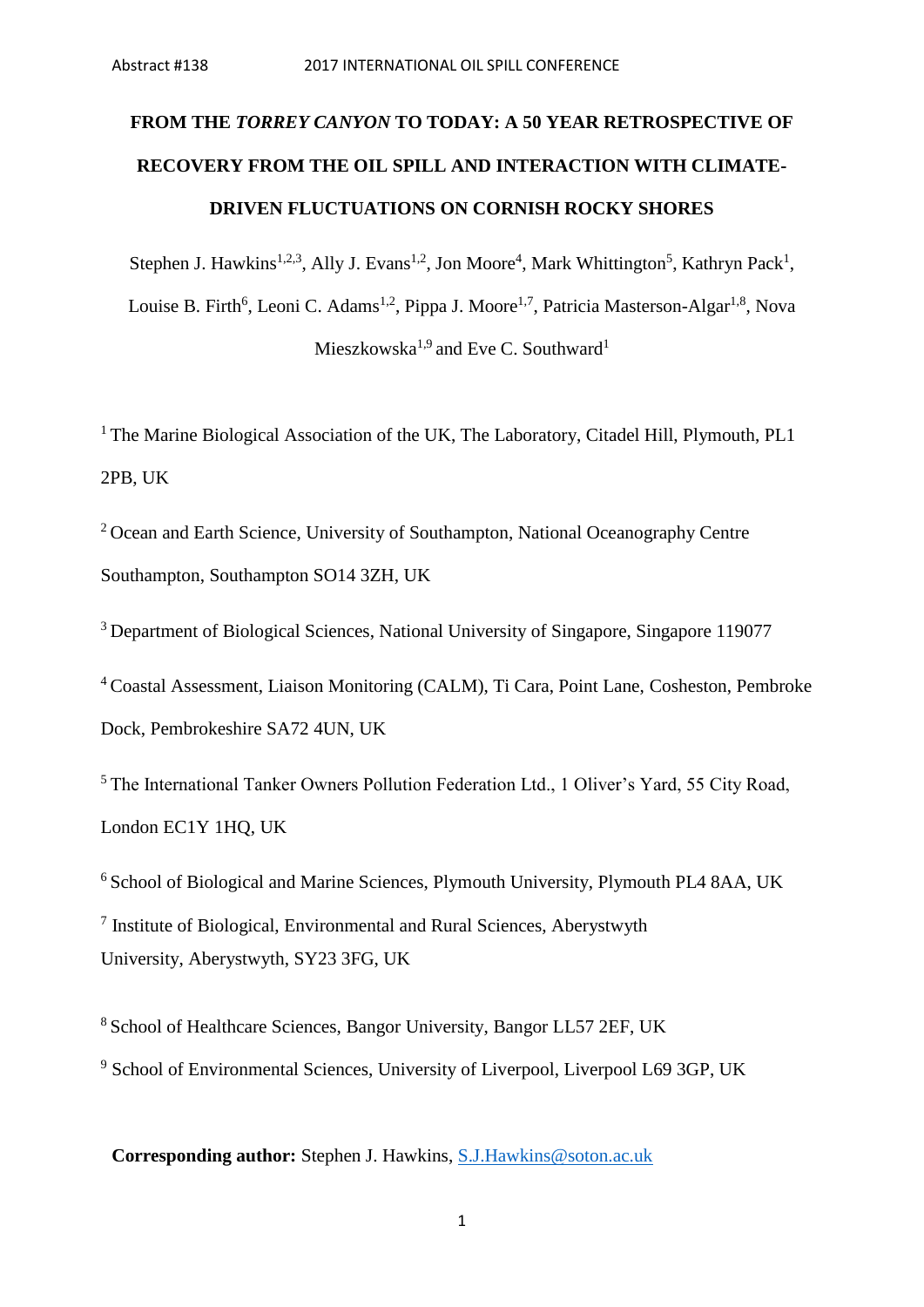**Keywords:** Climate fluctuations, long-term, oil spill, *Torrey Canyon*, recovery, rocky intertidal

### **ABSTRACT**

The *Torrey Canyon* was wrecked in 1967 with 117,000 tons of crude oil on board. The Plymouth Laboratory of the Marine Biological Association (MBA) of the UK was mobilized to deal with this environmental catastrophe. Many of the rocky shores affected by the spill and unaffected control sites had been studied by staff from the MBA, with A.J. and E.C. Southward charting fluctuations of rocky shore fauna and flora from the early 1950s – particularly barnacles – in relation to climate. Thus a baseline existed to help judge recovery of rocky shores from the beached oil and application of toxic first generation dispersants. A reminder is given of the initial acute impacts of the oil and its treatment by dispersants, and the first ten years of observations on recovery of shore communities. Subsequent follow-up work in the 1980s and 1990s suggested recovery took up to 15 years on the shore (Porthleven) subject to the most severe dispersant application. In contrast, recovery occurred in 2-3 years at Godrevy, a site where dispersants were not applied due to concerns about the impact on seals. The dispersants killed the dominant grazer, limpets of the genus *Patella*, leading to massive subsequent colonisation by seaweeds. The resulting canopy of fucoid algae ("rockweed" or "wrack") facilitated dense recruitment of limpets. These subsequently grazed the seaweeds down, before the starving limpets largely died off after migrating across the shore in search of food. This reduction in limpet numbers and grazing pressure then prompted a further bloom of algae. There was then a return to normal levels of spatial and temporal variation of key species of seaweeds and limpets fluctuations charted at Porthleven from the mid 1980s to 2016. Comparisons are made with other oil spills for which long-term recovery has been assessed. Lessons learnt from observations stretching back 60 years, both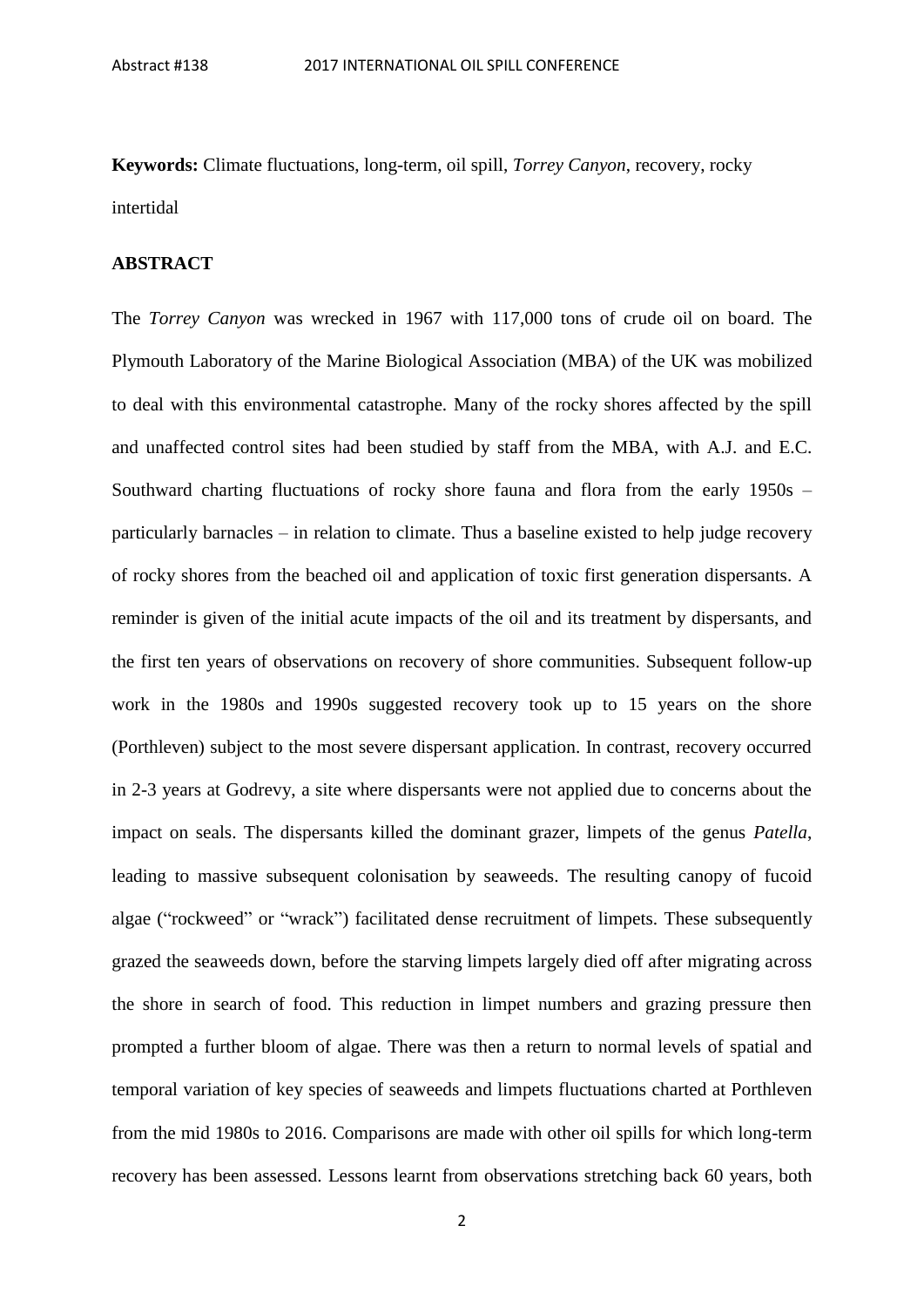before and after the spill, for rocky shore monitoring are highlighted – especially the need for broad-scale and long-term monitoring to separate out local impacts (such as oil spills) from global climate-driven change.

#### **INTRODUCTION**

The *Torrey Canyon* was wrecked on 18th March 1967 on the Pollard Rock of the Seven Stones reef, 15 miles (25 km) from Land's End, Cornwall, southwest England, UK (Figure 1). The 970 foot (300 m) tanker was bound for oil refineries at Milford Haven with 117,000 tons of Kuwait crude oil. She struck the rocks at 17 knots, tearing open six of her 18 storage tanks and less severely damaging the others. Salvage attempts failed. The ship progressively broke up over the next six weeks due to storm damage and bombing on the 28th, 29th and 30th March in an attempt to burn the oil. She was officially declared to contain no more oil towards the end of April 1967 (Smith 1968). Around 150 km (90 miles) of Cornish coast were affected with a similar extent of severe pollution in the other side of the English Channel in the Channel Islands (particularly Guernsey) and Brittany, France.

The *Torrey Canyon* oil spill attracted much media attention and political intervention. The Prime Minister at the time, Harold Wilson, took a personal interest. He had a holiday home on the Isles of Scilly, seven miles to the southwest of the wreck. It was also the first spill involving the first generation of super-tankers. Furthermore, it was treated – excessively in many instances – by the first generation of dispersants. These were in effect industrial cleaning agents – euphemistically called detergents at the time (e.g. Smith 1968). More damage was done by the dispersant applied than by the oil itself that came ashore in west Cornwall (Nelson-Smith 1968, Corner et al. 1968, Bryan 1969).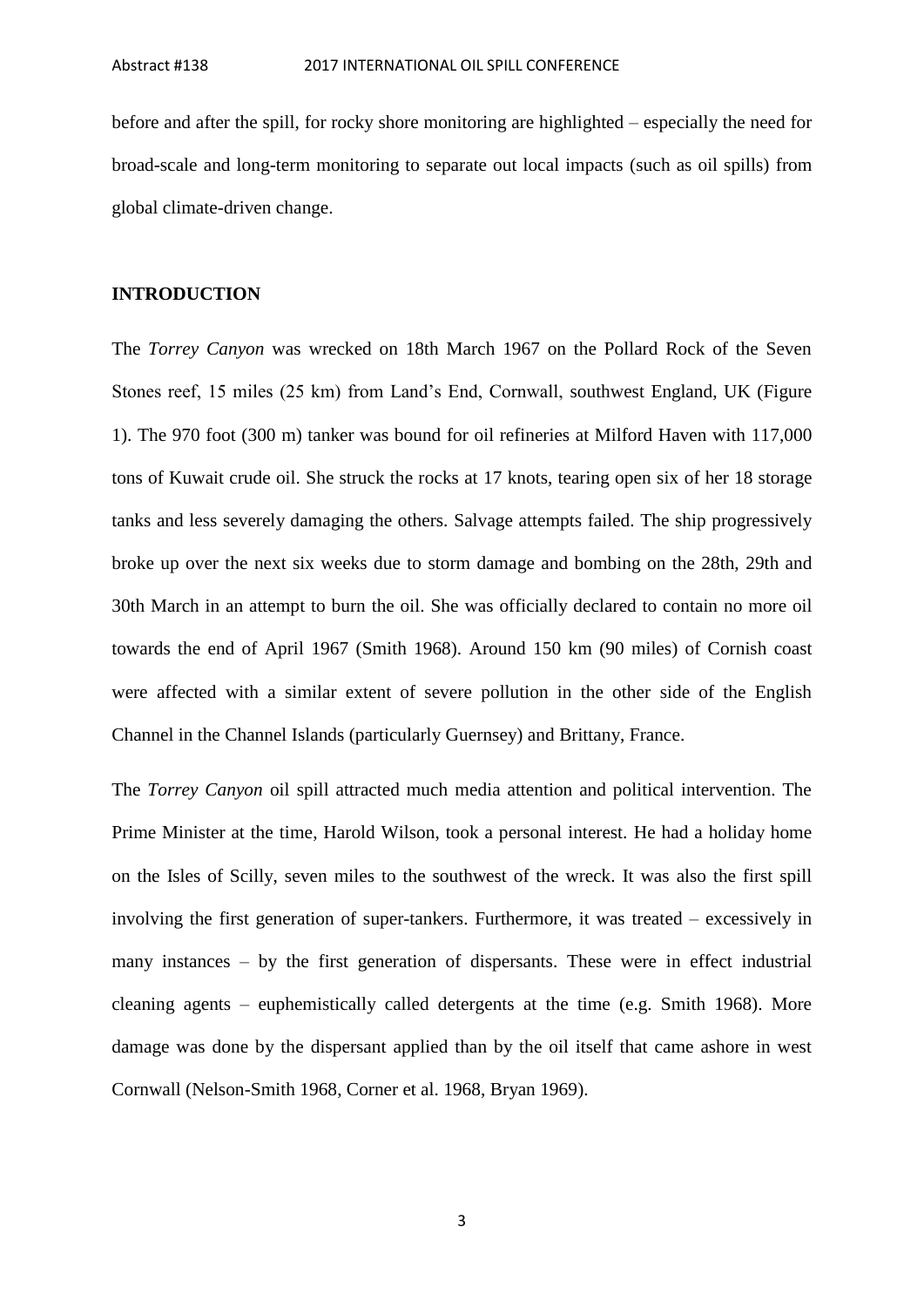Fifty years on from the wreck, our paper briefly summarises the acute impacts and response to the oil spill, from the perspective of the Plymouth Laboratory of the Marine Biological Association of the UK (MBA) - all of whose staff were mobilised to deal with the spill for six weeks (Smith 1968). MBA scientists were subsequently involved in long-term studies of recovery of rocky shores for the next ten years or so (Southward 1979, Southward and Southward 1978), continued by S.J.H. since 1980 in concert with Alan and Eve Southward at one of the worst affected shores – Porthleven (Hawkins et al. 1983, Hawkins et al. 2002, Hawkins and Southward 1992, Hawkins et al. in press, in prep.) and more recently (since 2002) with N.M..



**Figure 1** Long-term study sites in southwest England monitored since the 1950s by A. J. Southward and E. C. Southward, and more recently by S. J. Hawkins, Nova Mieszkowska and colleagues from the MBA. Closed circles represent sites affected by the *Torrey Canyon* oil spill and clean-up operation. Open circles represent sites not affected by the incident. Numbered sites are: 1, Newquay; 2, Chapel Porth; 3, Porthtowan; 4, St. Ives; 5, Pendeen; 6, Cape Cornwall; 7, Porthgwarra; 8, Lamorna Cove and Mousehole (very light oiling); 9, Lizard Point.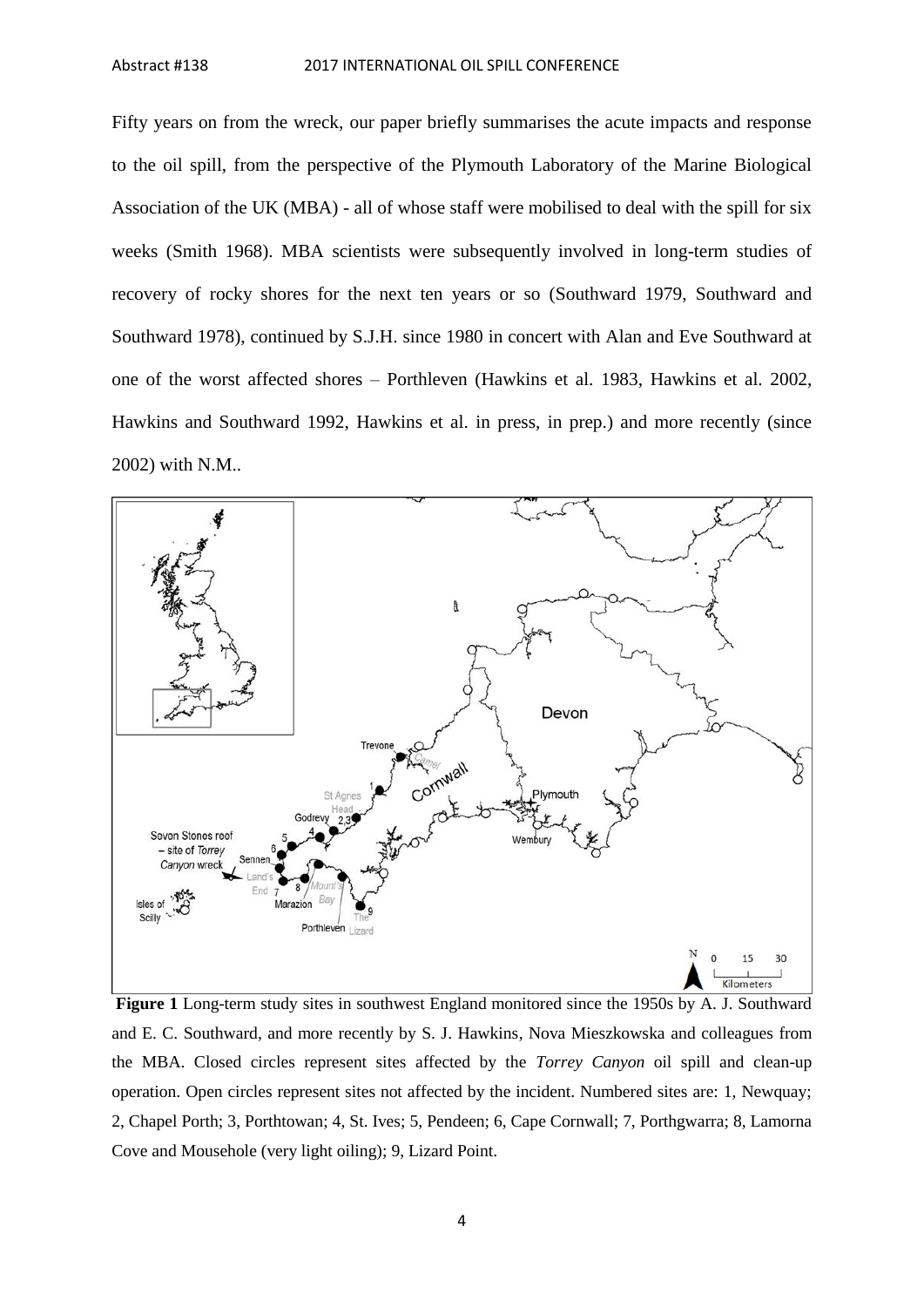A network of shores had been studied in the southwest of England for over a decade before the spill (Southward 1967; Figure 1), primarily to understand the influence of climatic fluctuations on intertidal species, particularly barnacles (Southward and Crisp 1954). These observations were subsequently maintained by Southward (e.g. Southward 1991, Southward et al. 1995) and continued or re-started by Hawkins, Mieszkowska and co-workers (e.g., Hawkins et al. 2003, 2008, 2009, Mieszkowska et al. 2006, 2014a,b). The trajectory of recovery following the *Torrey Canyon* oil spill is discussed in relation to its interaction with climate fluctuations and other sources of chronic pollution such as Tributyltin from antifouling paints (Bryan et al. 1986, Spence et al. 1990). The *Torrey Canyon* is put into context of other selected spills, in terms of treatment and recovery times. In the discussion, we consider what recovery means and reflect briefly on how oil spill response has changed over the years since the *Torrey Canyon* incident.

#### **THE ACUTE PHASE – INITIAL IMPACTS AND RESPONSE**

This brief summary is largely based on the detailed account in Smith (1968) and discussions with former MBA staff that were present at the time of the spill. Following oil becoming stranded ashore, there was, on both sandy and rocky shores, massive application of highly toxic first generation dispersants (see Nelson-Smith 1968, Smith 1968 for details). Around 14,000 tons of oil came ashore, upon which 10,000 tons of dispersant was applied. The most commonly applied dispersant was BP1002 (Smith 1968), with several other proprietary products also used. All contained between 66-85% organic solvent with a high proportion of aromatics (up to 85%), a surfactant (often an ethylene oxide condensate) and a stabilizer such as coconut oil diethanolamide (Smith 1968). The armed forces had been mobilised to deal with the oil coming ashore. The priority was to preserve the amenity value of the seashores around Cornwall, one of the UK's premier tourist destinations. There was much less concern about the consequences for marine life.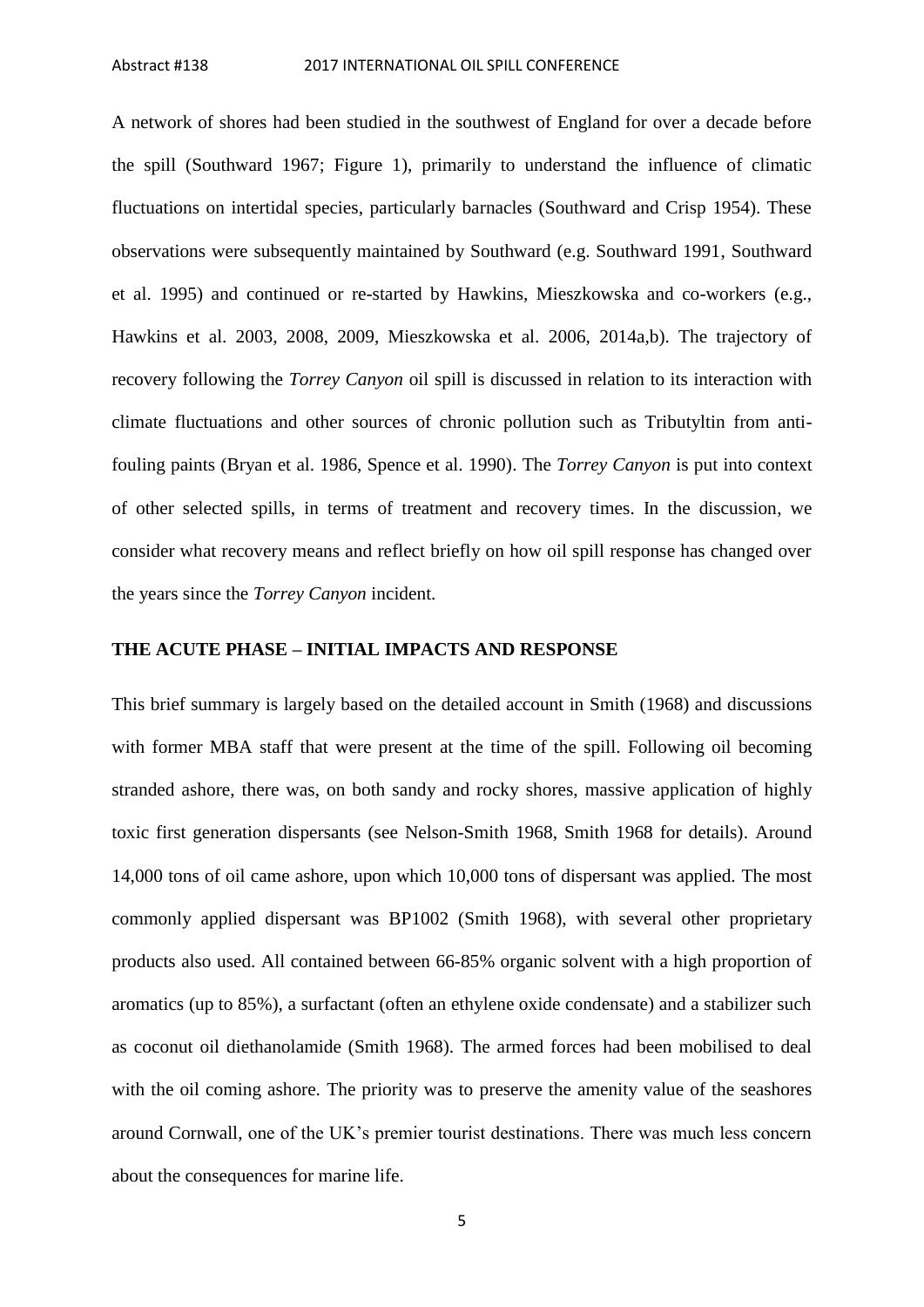On pebble and sandy shores, spraying of dispersants was combined with attempts at mechanical oil recovery. The oil-dispersant mixture produced temporary quicksand lasting up to one month. The use of dispersant caused the oil to sink deeply in some beaches. There was evidence at the time that the dispersant killed oil-degrading bacteria, especially at high concentrations (Smith 1968; see Kliendiest et al. 2015 for recent research). Fortunately, there was very little life in the exposed coarse-sediment beaches of west Cornwall, but dispersant application appeared to hinder rather than help the clean up. In France, where oil was deposited some time later, lessons were quickly learned from the experience in Cornwall and a much more nuanced approach was adopted, with minimal use of dispersants on sandy beaches, including the use of straw and gorse ("brush-wood") to aggregate oil for subsequent collection and disposal.

On rocky and boulder shores, a thick layer of oil came ashore in most places between the Lizard and the Camel Estuary (Figure 1). Vast amounts of dispersant were either sprayed on the oil, or in the case of more remote and inaccessible beaches, applied by rolling drums of neat dispersant over the cliff edge to rupture on the rocks below. Particularly heavily treated areas included Porthleven, Sennen, Cape Cornwall, St. Ives and Trevone. Godrevy was one site where dispersant was not applied because of concerns about seals from its owner, the National Trust a UK conservation charity.

At sites where oil was stranded but not treated, or observations were made for a few days before dispersants were applied, there was little mortality of seashore plants and animals. Damage was particularly minimal on steeply sloping rocks. Limpets (*Patella* spp.) seemed to browse on the oil, helping to clear the rock surfaces (Smith 1968). In contrast, on shores with heavy dispersant application, there was widespread mortality of algae (seaweeds), invertebrates, such as snails and crabs, and shore fish. Extensive mortality of algae was observed, especially adjacent to dispersant spraying at mid and high shore levels. Amongst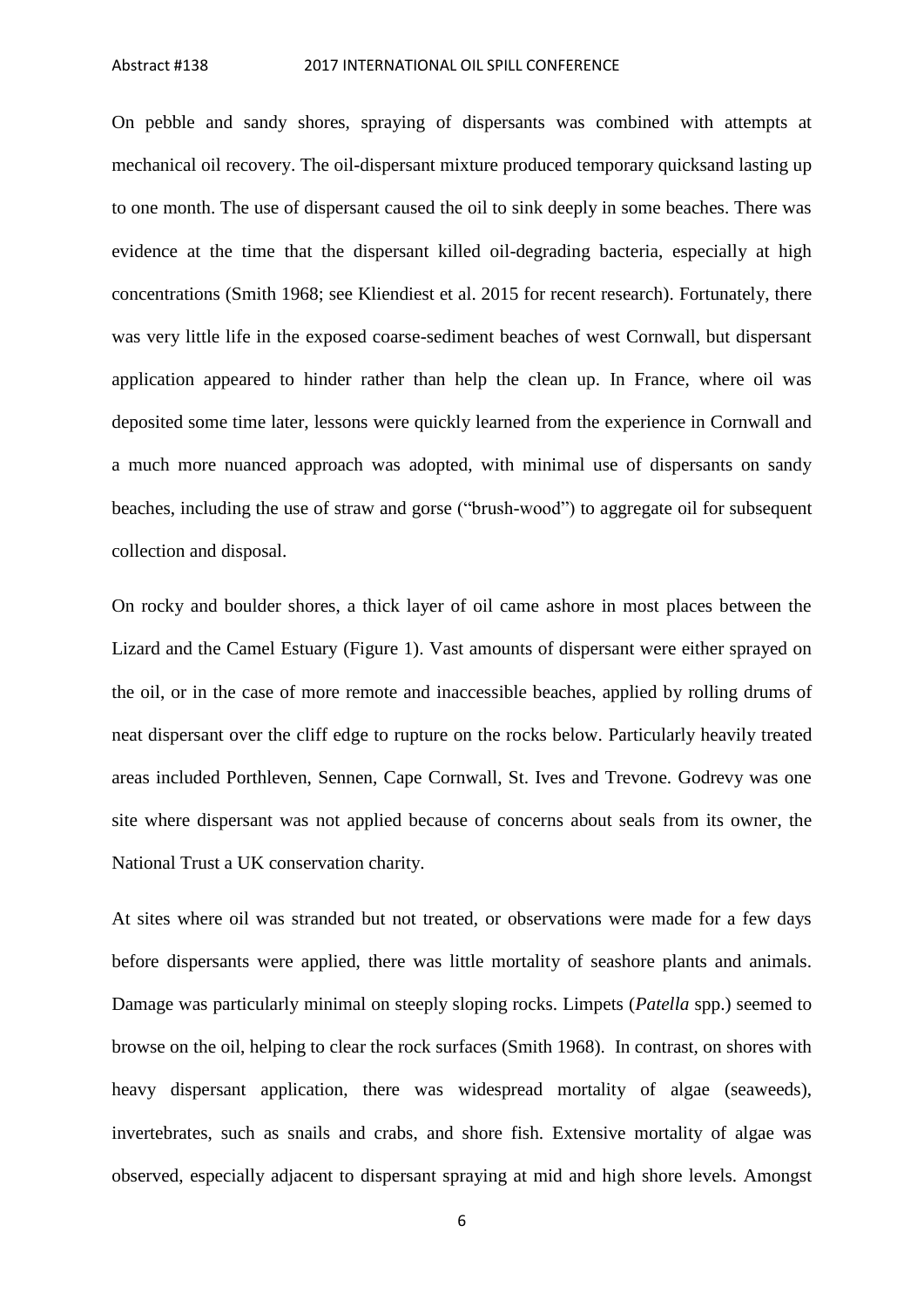the invertebrates, gastropod molluscs (limpets of the genus *Patella* in particular) were very vulnerable and died in large numbers. The differences were stark in the region between Porthtowan and St. Agnes Head. At Porthtowan, which was heavily sprayed with dispersant, there were bright green rocks in July and August 1967, due to proliferation of ephemeral green algae in the absence of grazing molluscs, particularly limpets. To the north in the National Trust-owned Chapel Porth, which had not been sprayed, the rocks had a normal flora and fauna, being dominated by barnacles and grazing limpets.

## **LONG-TERM AND BROAD-SCALE OBSERVATIONS OF RECOVERY ON ROCKY SHORES**

The summary below is based on previous work on recovery of shores from the *Torrey Canyon* incident (Southward and Southward 1978, Southward 1979, Hawkins et al. 1983, 1994, 2002, Hawkins and Southward 1992). Furthermore, we have re-analysed archived data and photographs (e.g. Figure 2), plus new data collected since 1990 (see also Hawkins et al. 2017, and in prep.). Trajectories of recovery are put into the context of broader-scale work on responses of rocky shore biota to climate fluctuations and more recent rapid climate change (Southward and Crisp 1954, 1956, Southward 1967, 1991, Southward et al. 1995, 2004, Hawkins et al. 2003, 2008, 2009, Mieszkowska et al. 2006, 2014a,b, Poloczanska et al. 2008) at a network of sites both affected by the *Torrey Canyon* oil spill and on unaffected shores in the region (Figure 1). Keeping such time series going is challenging; there are inevitably a few gaps in the data.

Southward and Southward (1978) charted the first ten years of recovery following the *Torrey Canyon* incident (see also Hawkins et al. 2017) on shores subject to different levels of dispersant applications. Death of grazing limpets due to dispersant application led to a flush of ephemeral, mainly green, algae (seaweeds) in the first 12 months (Figure 2B). This had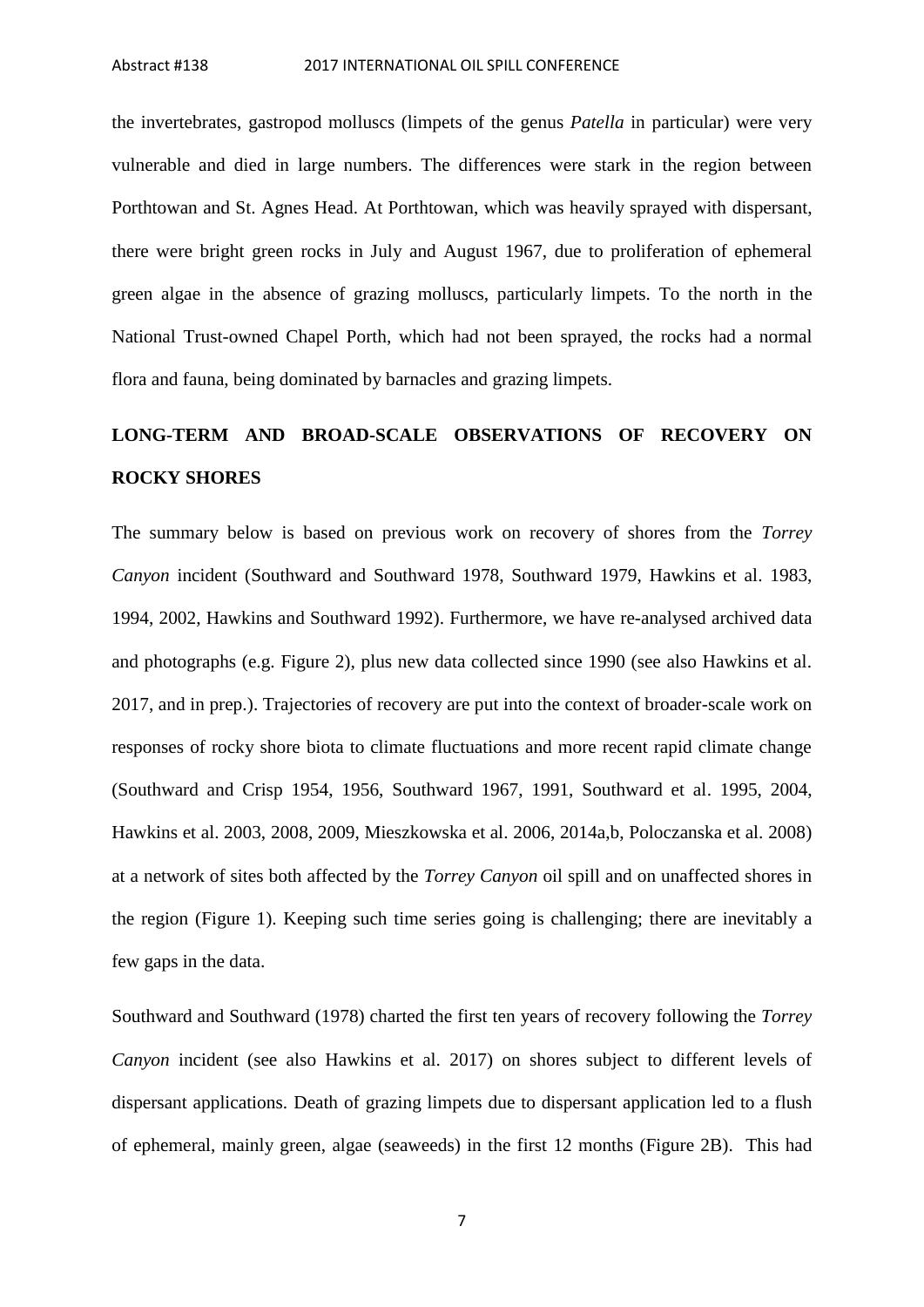been shown previously (Jones 1948, Southward 1964) and subsequently (Hawkins 1981a,b, Hawkins and Hartnoll 1983a, Jenkins et al. 2005, Coleman et al. 2006) in small-scale removal and exclusion experiments. Massive recruitment of *Fucus* species ("rockweed" or "wrack") then followed (Figures 2B and 3A), as also occurred in experimental limpet removals or exclusions. A dense canopy of seaweed (*Fucus*) followed for up to five years. Under this canopy, any surviving barnacles died due to a combination of smothering by algae, predation by the dogwhelk (or "drill"), *Nucella lapillus*, or by being plucked off the rock when large plants that were directly attached to barnacles were dislodged by wave action (Hawkins and Hartnoll 1983a,b, Hartnoll and Hawkins 1985). Recruitment of barnacles from the plankton, was also reduced by sweeping by *Fucus* fronds (Hawkins 1983, Jenkins et al. 1999).

Dense canopies of the seaweed *Fucus* provided an ideal nursery ground for limpets, facilitating very heavy recruitment via larvae from adjacent uncontaminated sites. Fucoid algae do not normally occur on very wave-exposed shores. Even Sennen, one of the most exposed rocky shores in England (Figure 1), became covered by fucoids demonstrating that limpet grazing, not wave action, prevents establishment of these species. Subsequent experiments have confirmed that limpet grazing prevents establishment of fucoids, but persistence is determined by dislodgement by wave action (Jonsson et al. 2006). The *Fucus* phase lasted longest on the most heavily dispersant-treated shores (Porthleven, Trevone), but was probably abbreviated at Sennen due to wave action. This high seaweed cover phase was erroneously reported by some as showing recovery (e.g. Mellanby 1972). With time, the seaweed canopy cover declined (Figures 2B and 3A). This was due to a combination of *Fucus* being lost due to dislodgement and also the direct grazing activity of the huge population of limpets under the canopy, munching away at the *Fucus* holdfasts and fronds (Notman et al. 2016).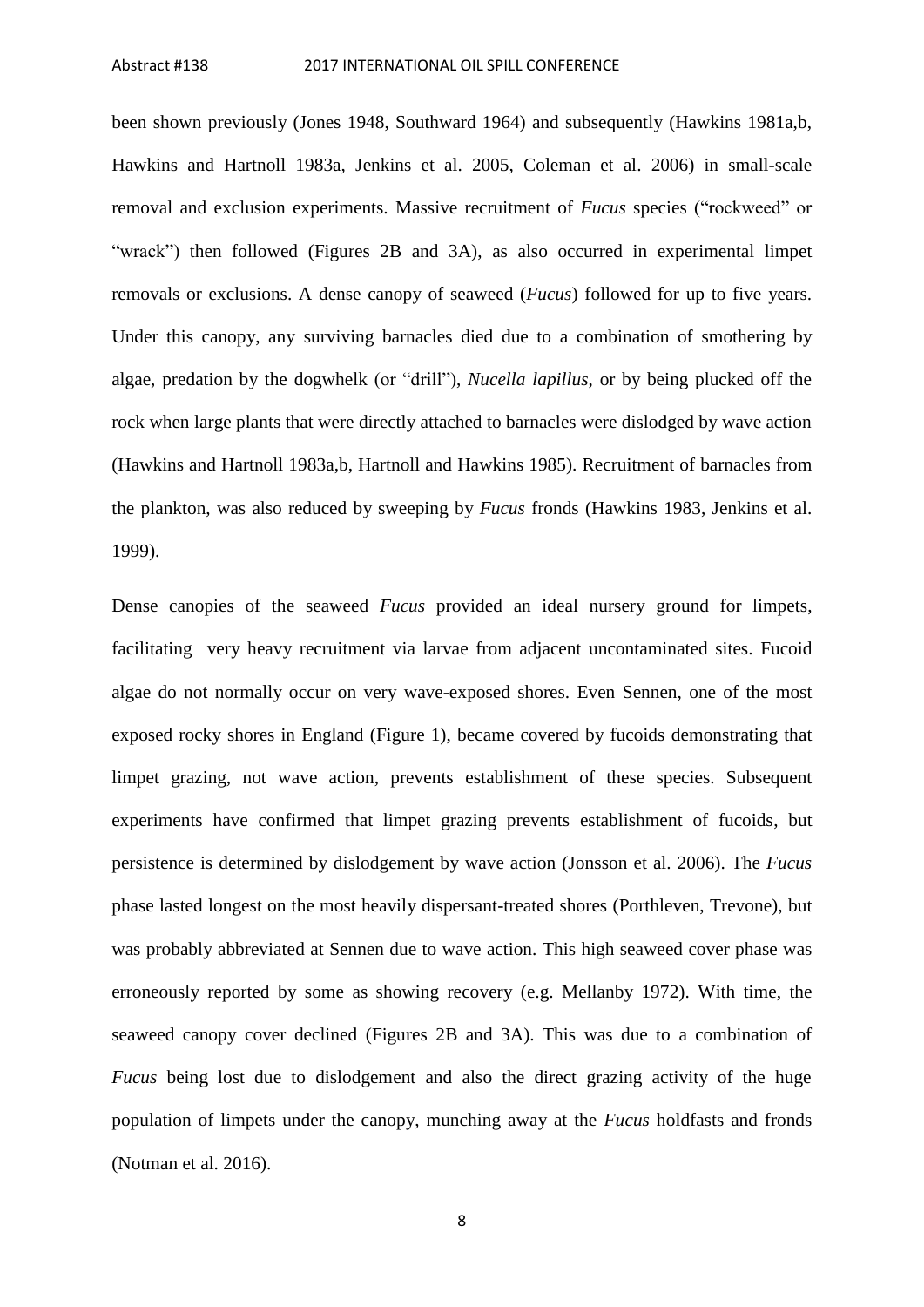At Porthleven, the shore was particularly bare without seaweeds from 1973-1978 due to overgrazing by the massive population of limpets (Figures 2B and 3). The starving limpets abandoned their normal homing behaviour leaving their home-scars, migrating in a lemminglike front across the shore before many of them died. This dense population of adult limpets also inhibited recruitment of juveniles (Hawkins et al. 1983, Hawkins and Southward 1992), due to severe inter-age class competition (Boaventura et al. 2003). Following this bare phase, there was a subsequent burst of *Fucus* recruitment in the early 1980s due to low numbers of limpets (Figure 3). Since the 1980s, at Porthleven there have been periods with little *Fucus*, interspersed with pulses of *Fucus* recruitment (Figure 3A). The largest occurred in the early 2000s. Similar recruitments of *Fucus* have been seen on other shores in the southwest of England since broader-scale observations resumed in 2002 (Hawkins and Mieszkowska unpublished observations). Recovery to natural fluctuations in the balance between limpet grazing and *Fucus* recruitment (Hawkins and Hartnoll 1983b) probably occurred in 13-15 years. Southward and Southward (1978) proposed that recovery following the *Torrey Canyon* incident would occur via aphasic damped oscillations between the dominant grazer and fucoid algae, the dominant seaweed on the shore (see Figure 3).

Recovery processes also interacted with climate fluctuations (see Figure 4) driving the relative abundance of both barnacle (northern cold-water *Semibalanus balanoides* and southern warm-water *Chthamalus* species) and limpet (northern *Patella vulgata* and southern *P. depressa*) species (Southward et al. 1967, 1991, Southward et al. 1995, Hawkins et al. 2008). *Patella depressa*, a warm-water species, was particularly slow to recover, being less common in the cooler 1960s and 1970s (see Figure 3B) than in the warmer 1950s (Southward et al. 1995, Kendall et al. 2004, Hawkins et al. 2008, 2009). Since the late 1980s, air and sea temperatures have risen in southwest England (Figure 4) and *P. depressa* has become much more common than in the early 1980s (Figure 3B) – the end of the cool period. *P.depressa*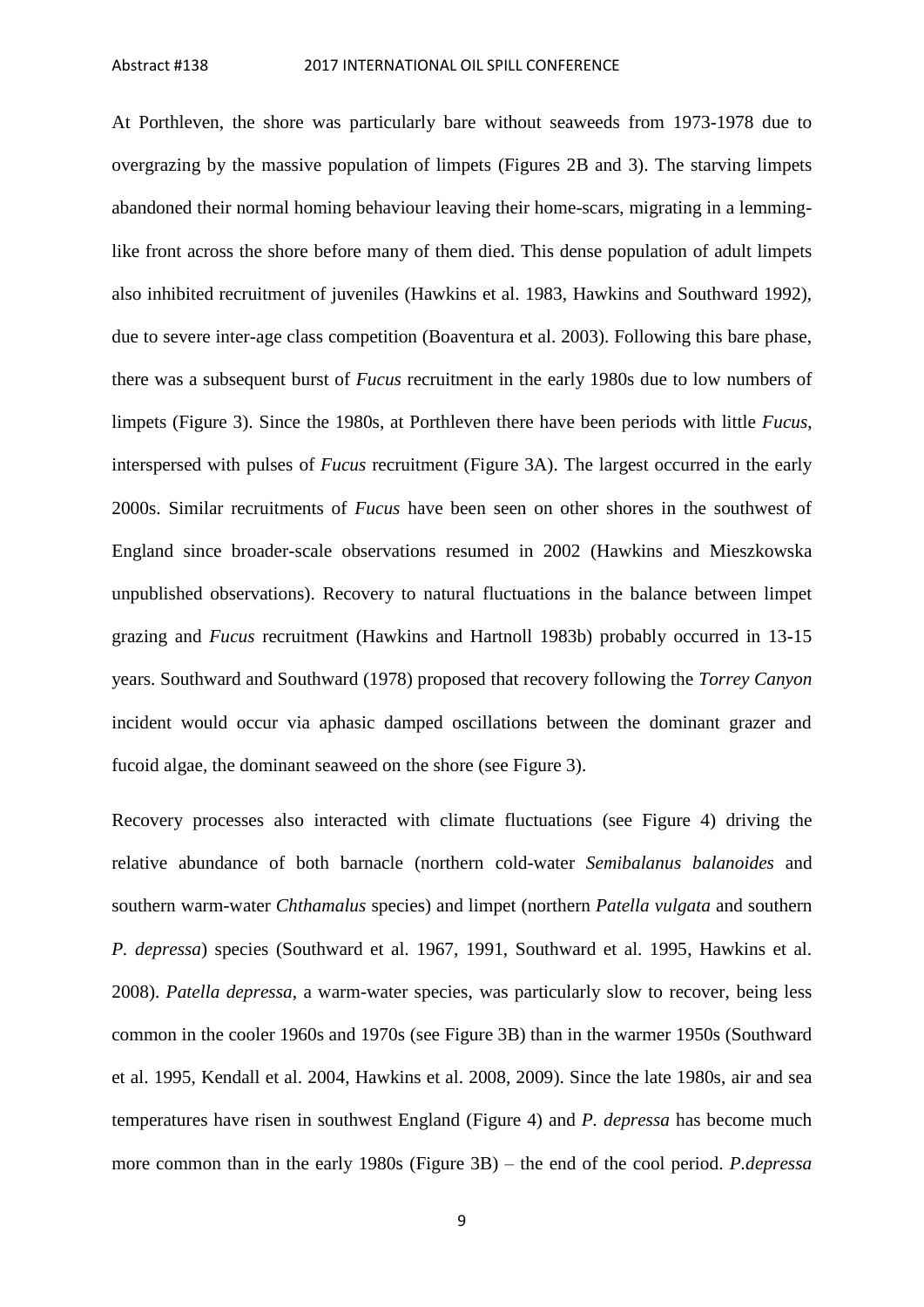does not thrive under *Fucus* clumps, unlike *P. vulgata* (Hawkins and Hartnoll 1983a, Burrows and Hawkins 1998), which aggregates under *Fucus* and disperses or dies when the canopy is removed (Moore et al. 2007). Thus, recovery of this species was impeded by dense fucoid cover on *Torrey Canyon* impacted shores probably favouring *P. vulgata*, coupled with the colder climate of the 1960s and 1970s reducing recruitment in the region as a whole.



Figure 2 Time series photographs of rocky shores at (A) Godrevy (oiled but untreated with dispersants) and (B) Porthleven (heavily treated). (C) Pile of mollusc shells, including limpets, at Trevone in December 1967. Godrevy received drifting oil in late March 1967 (oiled rock face shown in A.1). In 1968 limpet tooth marks on this rock face indicated that limpets were feeding on the dried oil, helping to clean up the rocks (A.2). Three years later the shore was back to normal appearance (same rock face shown in A.3). In contrast, at Porthleven, which was heavily sprayed with dispersants, killing most of the limpets, a massive bloom of green seaweeds occurred due to lack of grazing (B.2). This was followed by dense growth of brown fucoid seaweeds ("rockweed" or "wrack") in 1969 (B.3), and then a very bare phase in 1974 (B.4) due to overgrazing by dense limpets under the fucoid canopy. The photograph of Porthleven in 1967 (B.1) in May 1967, soon after dispersant application and shows the natural patchiness on the shore – originally covered by barnacles with small patches of fucoids. Images: A.J. Southward and E.C. Southward.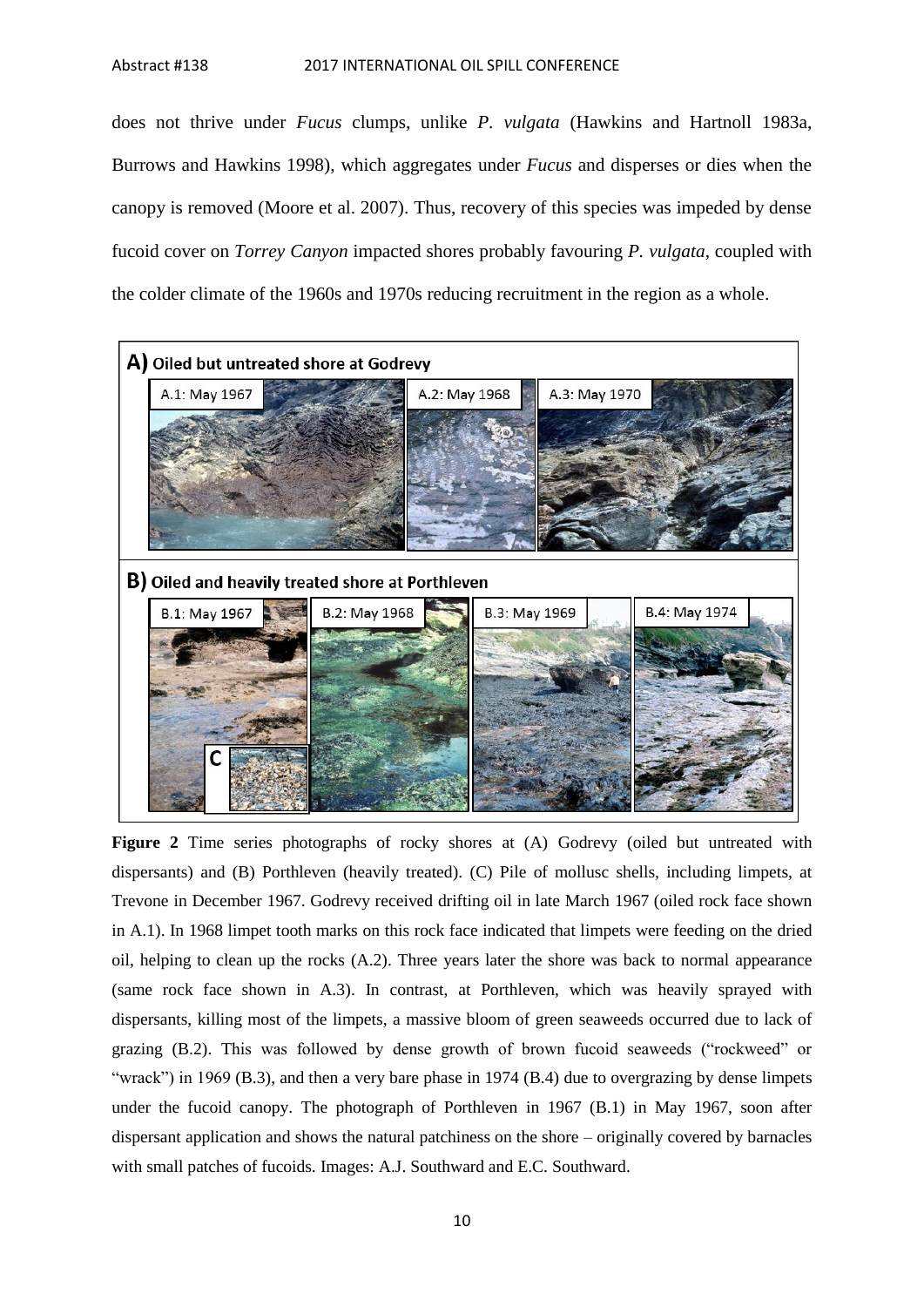

**Figure 3** Fluctuations during recovery in (A) *Fucus* ("rockweed" or "wrack") canopy cover and (B) cold-water limpets *Patella vulgata* (solid line) and warm-water limpets *P. depressa* (dashed line) at Porthleven between 1967 and 2016. Adapted from Hawkins and Southward 1992, Southward and Southward 1978, Hawkins et al. 2017; updated with new data.

In stark contrast, the shore at Godrevy that received no treatment by dispersants, recovered within two to three years. There was no major flush of ephemeral algae followed by massive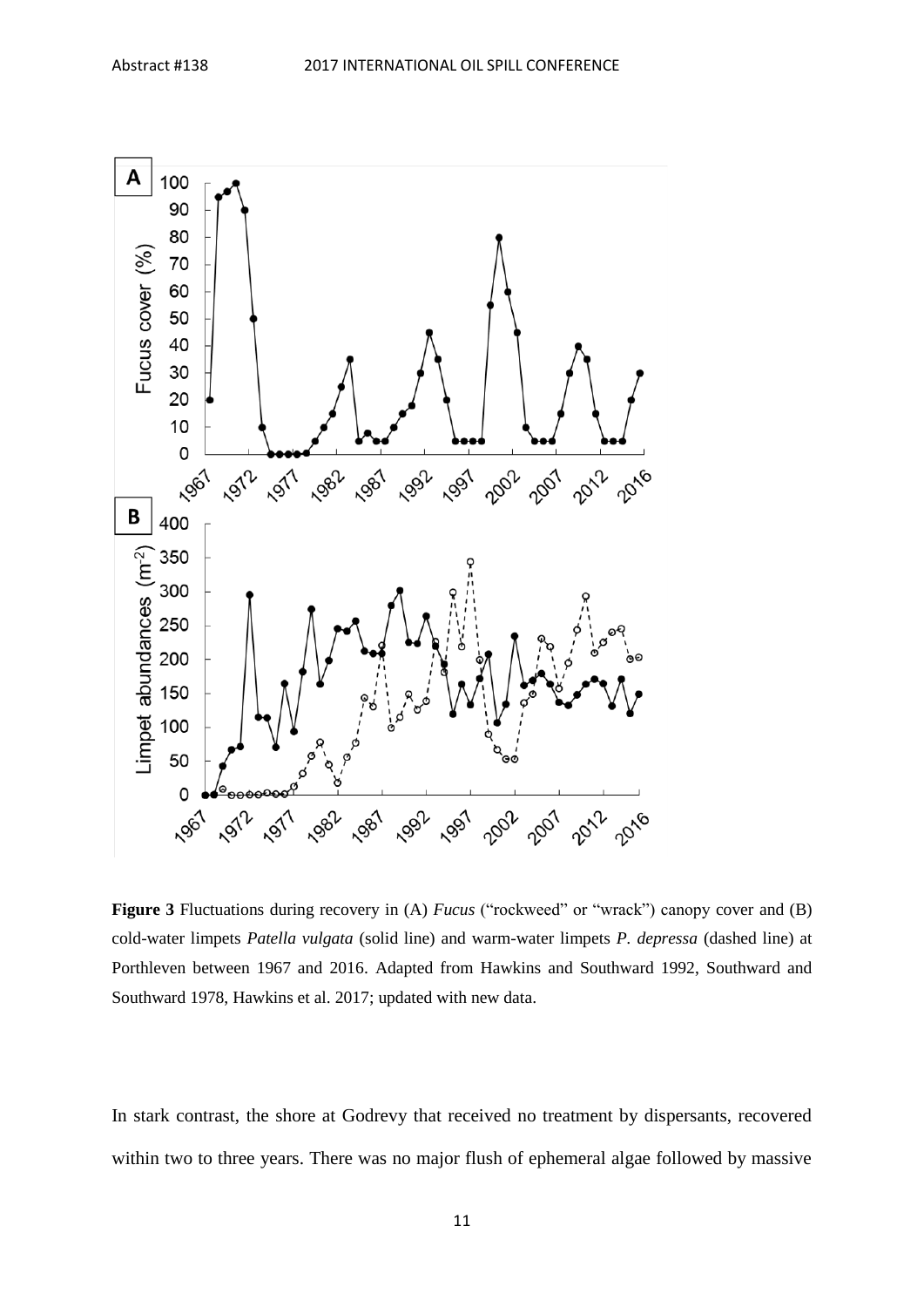fucoid recruitment. The shore swiftly returned to normal appearance (Figure 2A, Southward and Southward 1978, see also Hawkins et al. 2017).



**Figure 4** Mean annual Sea Surface Temperature (SST) 1870-2015 off Plymouth, UK (data from UK Met Office Hadley Centre) (solid line: annual mean temperature; dashed line: 5-year running average). Duration of acute pollution from the *Torrey Canyon* oil spill and chronic pollution from Tributyltin (TBT) based antifouling paints is indicated by bars (solid bar: greatest impact; dotted bar: onset or recovery). Modified from Hawkins et al. (2017).

One species that was badly affected by the oil spill in Mount's Bay was the hermit crab, *Clibanarius erythropus*. This warm-water species first appeared in southwest England during the warm spell of the 1950s (Southward and Southward 1977). Subsequently there was little recruitment in the much colder 1960s and 1970s and the populations at Marazion (Figure 1), affected by the oil spill, and populations at a non-impacted control site, Wembury (Figure 1), eventually died out (Southward and Southward 1988). No recruitment of *C. erythropus* occurred even during the warm 1990s and 2000s. This was perhaps due to shortage of shells as a result of 'imposex' in dogwhelks induced by Tributyltin (TBT) pollution that had led to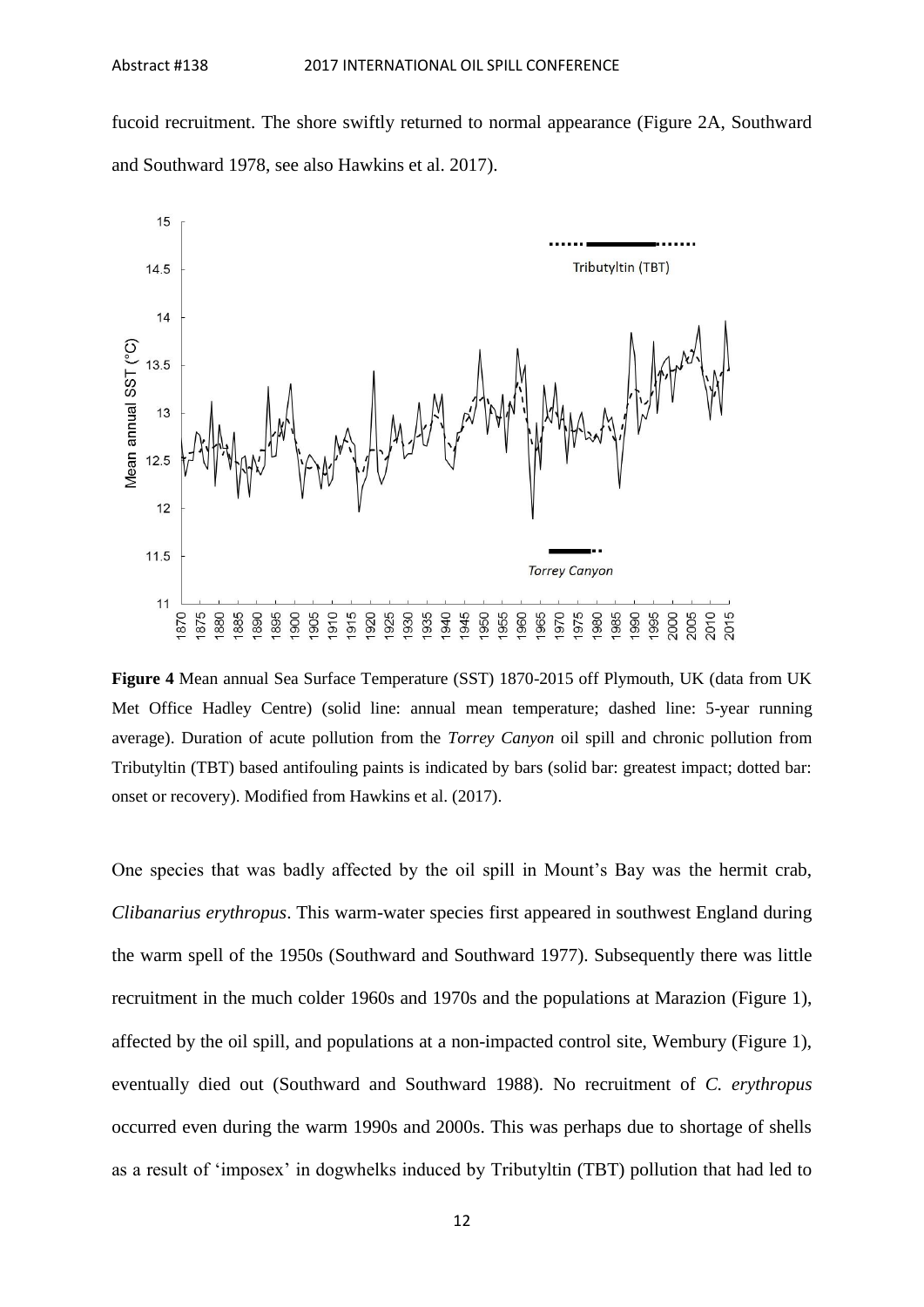local extinctions (Spence et al. 1990) in the preferred shell of the hermit crab. In 2016, *C. erythropus* was re-discovered in west Cornwall, presumably recruiting from France in 2014 and/or 2015. This species is an example of recovery from an oil spill being delayed by climate fluctuations and possibly chronic regional scale pollution – such complex interactions can only be revealed by sustained observations (Hawkins et al., 2017).

#### **COMPARISON WITH OTHER SPILLS**

The magnitude and time-scale of rocky shore impacts from the *Torrey Canyon* response have few parallels. Spills of diesels and other light oil products with high aromatic content (e.g. 1957 *Tampico Maru* spill on the Pacific coast of Baja California) have had devastating local effects, but rarely so extensively and intensively on sessile fauna and flora (AURIS 1994, Sell et al. 1995). Further, where long-term impacts on rocky shores have been demonstrated, they have largely resulted from persistent smothering of tar residues (e.g. 1986 *Vivita* spill, Curaçao) or considerable physical disturbance and consequent instability (e.g. 1978 *Esso Bernicia*, on boulder shores in the Shetland Islands) (Moore 2006a). Without continued impact, the time scales of recovery are a product of natural ecological processes and the rates of growth and maturation of affected species (Kingston 2002). Mostly the recovery time is short (e.g. 1993 *Braer* spill, Shetland Islands, aided by much natural dispersion by storms). The literature shows that for almost all oil spills, most of the biodiversity recovers quickly, with a small proportion of the worst affected species occasionally taking a lot longer (Moore 2006a).

Studies of rocky shore community recovery following the 1989 *Exxon Valdez* (Alaska) and 1996 *Sea Empress* (South Wales) spills did describe some similar features to those of *Torrey Canyon*. Following the *Exxon Valdez* spill, like the *Torrey Canyon* incident, the impacts of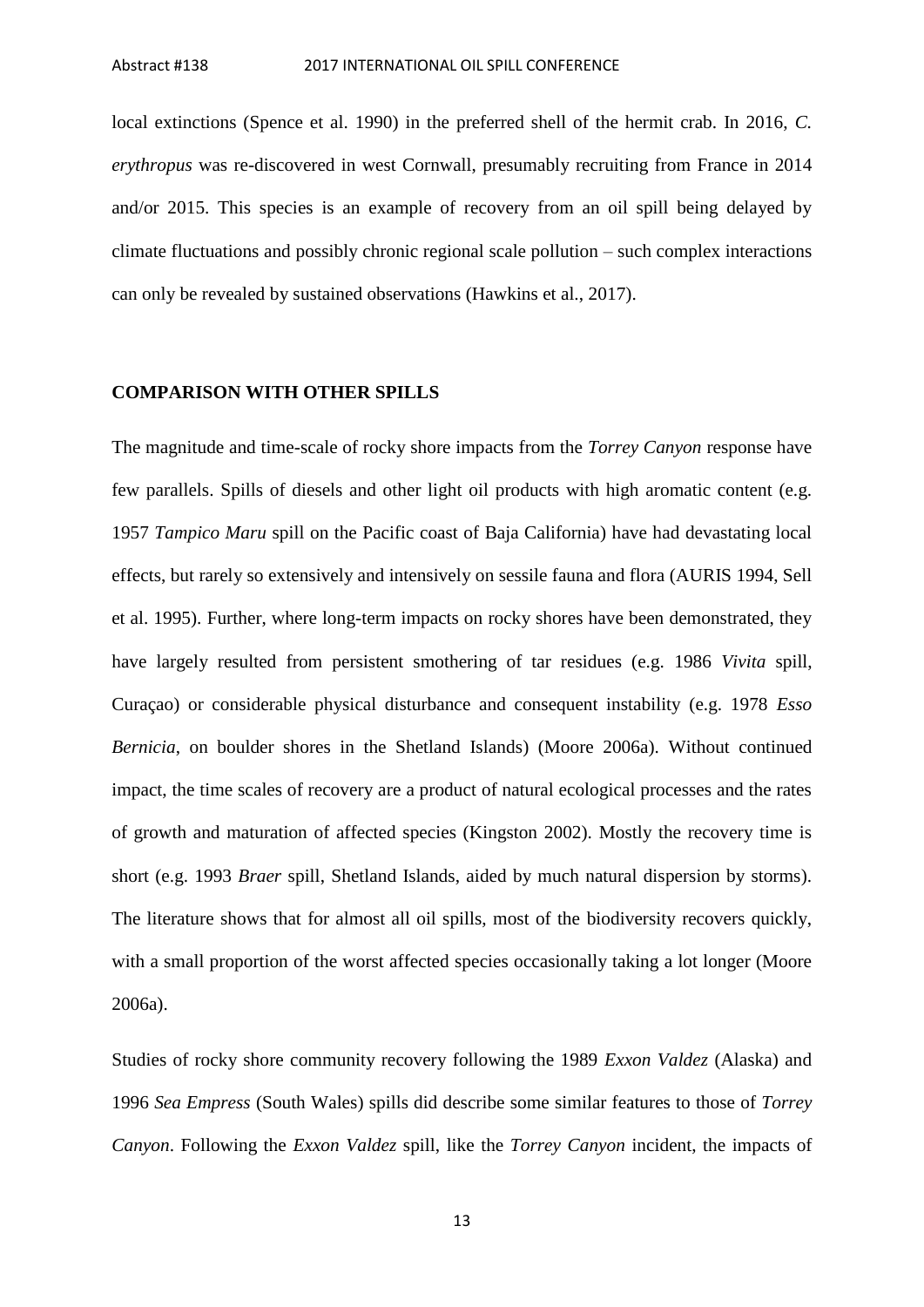the oil were made worse by the clean-up response – in this case deluge with large volumes of warm water (see account in Houghton et al. 1997). The treatment resulted in severe losses of natural rocky shore plants and animals, including most of the fucoids ("rockweed"). Recolonisation and growth of all the typical species occurred gradually over the first three years, by which time much of the mid and upper shore was densely covered in fucoids, all of a similar age. However, many of these plants then died two years later, presumed to be at the end of their natural life, with consequent loss of associated animals. Another cohort of fucoid germlings replaced them the following year and started to grow, accompanied by gradual recolonisation by the associated animals. It was presumed that this pronounced cyclical change in the fucoid cover, akin to that described by Southward and Southward (1978) for *Torrey Canyon*, would continue until a more natural mixed age class structure was reestablished. Some authors suggested that could take many years (Integral Consulting 2006). Shigenaka (2014) in an exhaustive summary of the work done on the Exxon Valdez spill, stated that recovery generally took 2-4 years.

Following the *Sea Empress* wreck in 1996, a section of exposed rocky coast was severely oiled by a fresh light crude which caused more than 50% mortality of limpets and striking consequential effects to the associated populations of algae and animals (Crump et al. 2003). The expected flush of ephemeral algae duly occurred and was followed by a substantial growth of fucoid algae that are not normally present on such wave-exposed shores. Rapid recruitment and growth of juvenile limpets, followed by disappearance of the ephemeral algae, also took place, and limpet densities had returned to high levels by the end of 1998. Meanwhile, fucoid algae (particularly the bladderless form of *Fucus vesiculosus*), which had reached blanket cover in spring 1997, remained dense until 1999, but then reduced rapidly and returned to pre-spill levels. In 2001, 5 years after the spill, the shore seemed to be very similar to that prior to the spill, with high densities of small limpets (Crump et al. 2003).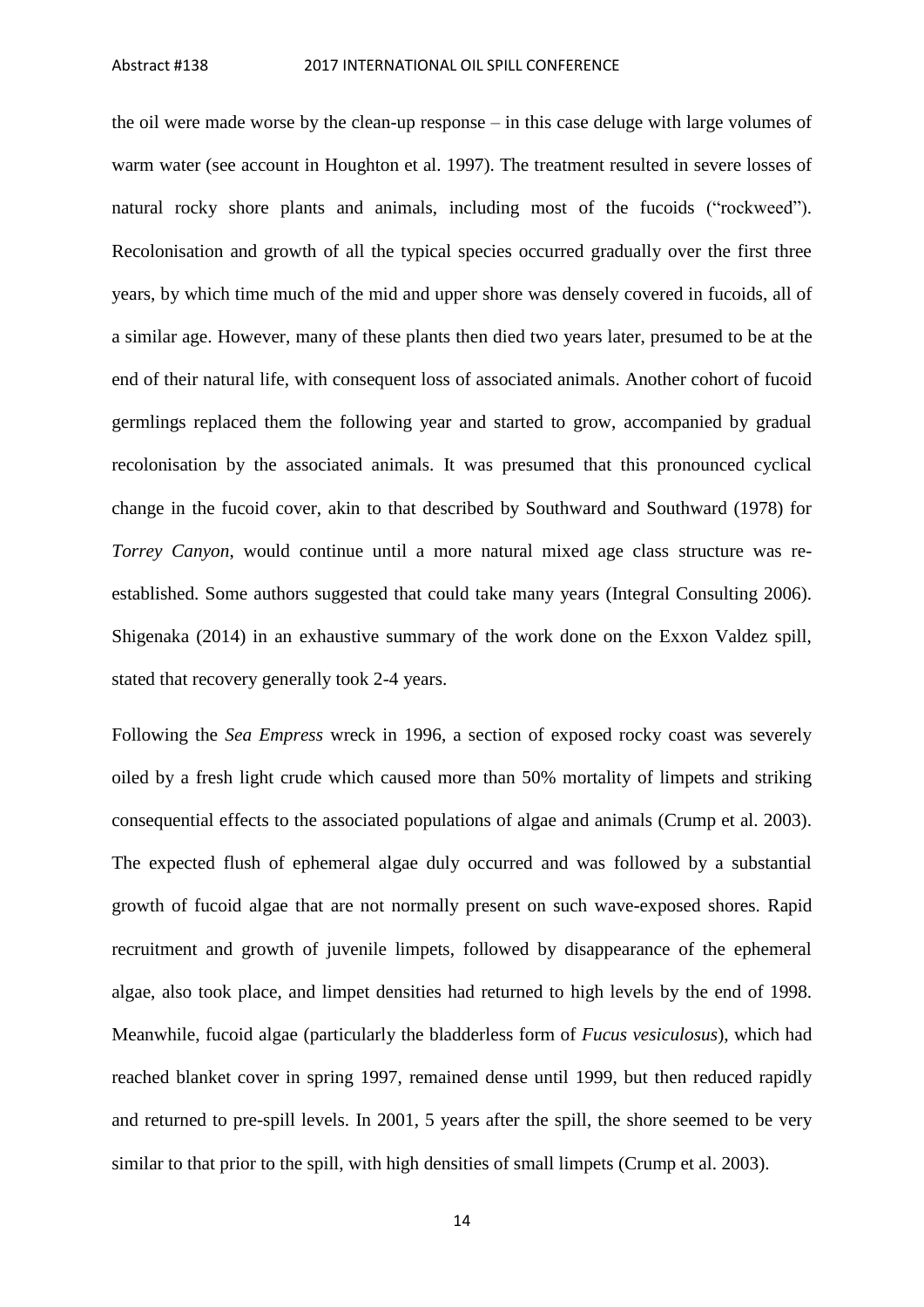#### **DISCUSSION**

#### **What constitutes recovery?**

Recovery of a biological community or an ecosystem from an acute (pulse) or chronic (press) disturbance can be defined and measured in various ways. Return to previous conditions can be difficult to assess in highly variable coastal marine ecosystems. Such fluctuations are often driven in the short-term by weather-related changes in disturbance regimes, such as extreme storms or temperatures (e.g. Crisp 1964, Firth et al. 2015), coupled with variation in recruitment of key species that, acting together, influence the outcomes of biological interactions between species. On longer time scales, climatic fluctuations and recent rapid climate change can influence population dynamics and interactions between species (e.g. Moore et al. 2007, Poloczanska et al. 2008, Firth et al. 2009, Mieszkowska et al. 2014a). Given the intrinsic spatial and temporal variability of rocky shores, reference conditions can be difficult to define. In the Northeast Atlantic, shores moderately-exposed to wave action can be particularly variable (Hawkins and Hartnoll 1983b, Hartnoll and Hawkins 1985) in contrast to shores of either extreme of exposure, which tend to be more stable. Thus for the rocky shores impacted by the *Torrey Canyon* oil spill and subsequent clean-up, recovery has been defined as return to normal levels of spatial and temporal variation in key species such as canopy-forming fucoid seaweeds and herbivorous limpets (Southward and Southward, 1978, Hawkins et al. 1983, Hawkins and Southward 1992). These key elements control the functioning of the middle of the rocky shore ecosystem: fucoids being not only the major primary producer, but also forming a habitat for many other species (Hawkins et al. 1992, Thompson et al. 1996). Limpets control establishment of the fucoid vegetation and hence control the balance of primary and secondary production by filter feeders such as barnacles. A return to normal conditions is to an "envelope" of conditions rather than to a baseline. Such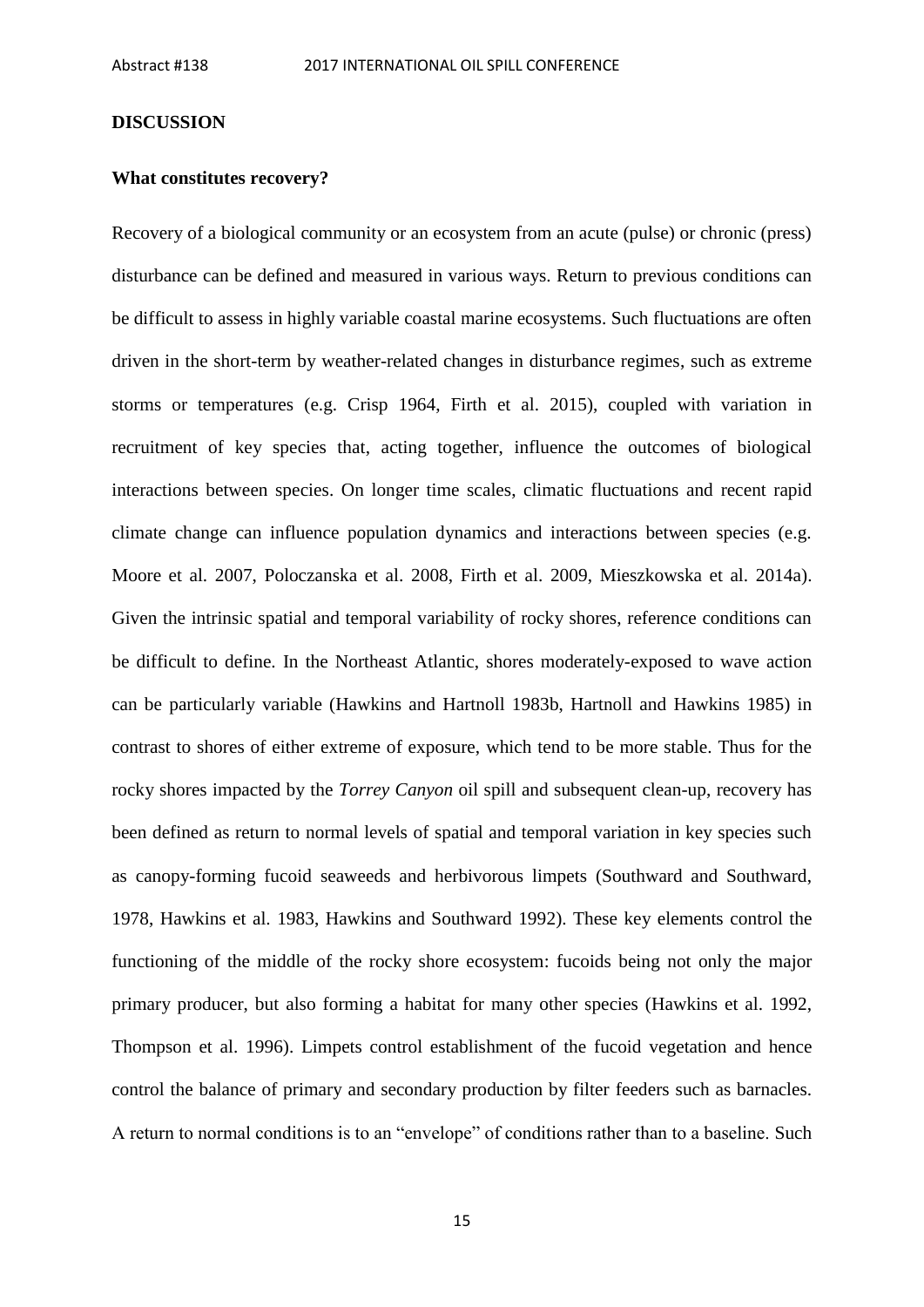a definition is in keeping with an emerging emphasis on recovery being return to conditions that would have occurred if there had been no oil spill (Sell et al. 1995).

There are alternative approaches such as whole assemblage-level analysis of species richness, relative abundance and diversity. Such approaches are useful for offshore, subtidal and intertidal benthos collected by grabs or coring. They work less well on rocky shores where non-destructive sampling can be used to quantify a suite of dominant species. It has, however, been successfully applied to judge condition of rocky shores by sampling habitat providing sub-components such as kelp holdfasts (Smith 2000) or fauna associated with mussel beds (Crowe et al. 2004).

#### **The** *Torrey Canyon* **oil spill in context**

Fortunately, both during and since the *Torrey Canyon* oil spill, much has been learned. In France and in Guernsey (British Channel Islands), when *Torrey Canyon* oil arrived a few weeks later in 1967 much less damage was done by excessive dispersant application, learning from the earlier excessive response in Cornwall. In subsequent spills, dispersants have been used largely at sea and much more sparingly on shores and in a more targeted and proportional manner (Table 1). Dispersants in use have increasingly been improved to become much less toxic than those used in 1967. Table 1 is an attempt to summarize recovery rates of selected spills in comparable temperate settings. For rocky shores, we have found very few published studies of more than 10 years duration (but see work on the *Exxon Valdez*, Shigenka 2014; the *Sea Empress*, Archer-Thompson 2016; and the *Esso Bernicia*, Rolan and Gallagher 1991, Moore 2006a). Sheltered non-bedrock shores composed of boulders and cobbles, such as those in Prince William Sound impacted by the *Exxon Valdez*, have been observed to take much longer to recover than more exposed bedrock shores, partly due to oil being trapped and also due to disturbance during clean-up operations (Short et al.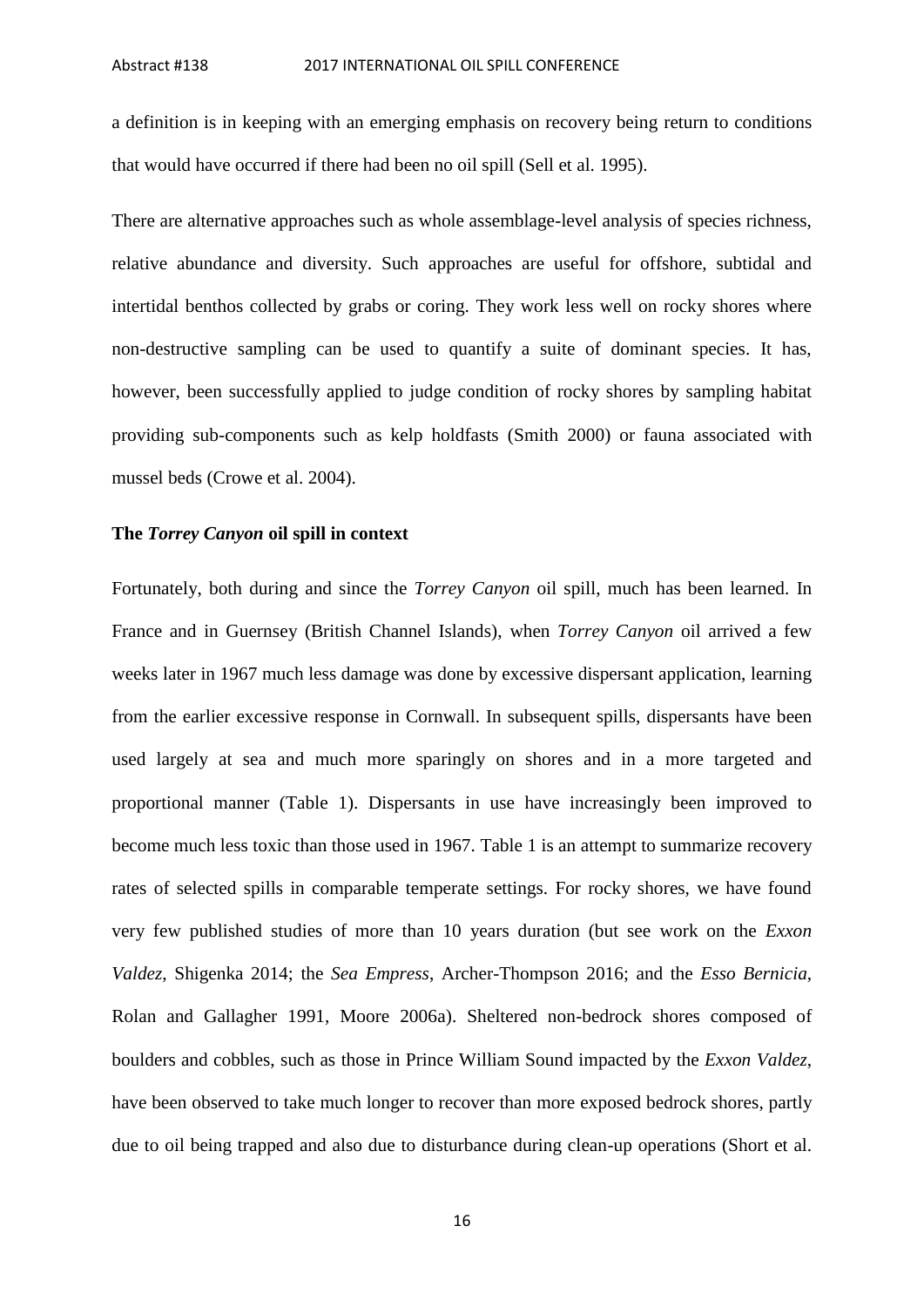2004, Moore 2006a). Shores in South Wales affected by the *Sea Empress* spill seemed to be well on the way to recovery after 5 years (Crump et al. 2003), even on shores that received some dispersant treatment. Population structure of the limpet, *Patella vulgata*, had returned to normal in terms of size, if not age structure (Crump et al. 2003, Moore 2006b).

What has certainly emerged during the *Torrey Canyon* oil spill itself, and subsequently, is that on most wave-exposed rocky shores letting nature take its course and relying on natural dispersal by waves and microbial degradation ("doing nothing") is usually the best option. Such shores are least vulnerable to spills (Baker et al. 1990), reflected in Environmental Sensitivity Index scores used worldwide in maps as part of oil-spill contingency planning. Pressure to be seen to be "doing something" should be resisted on exposed shores.

#### **CONCLUDING COMMENTS**

Any acute environmental impact should be treated as an experiment. Lessons can be learnt even during the course of an oil spill (i.e. contrast British over-reaction with the more subtle French approaches to the *Torrey Canyon* spill). Experiments need proper 'controls' (multiple unimpacted reference sites). Observations need to be made for an extended period – beyond the initial acute phase and the first phase of recovery. It is crucial to secure funding for this unglamorous work as part of any compensation package following a spill. Minor investment in structured "long-thin" scientific study not only allows impacts and recovery to be assessed objectively, but also enables adaptive management and better response to the next incident. Fortunately, since the *Torrey Canyon* spill, great advances have been made in responding to and cleaning spills. Contingency plans are in place worldwide. Dispersants are less toxic and used mostly at sea. Tanker accidents are also less frequent. But there still remains a lack of commitment to longer-term measurement of recovery.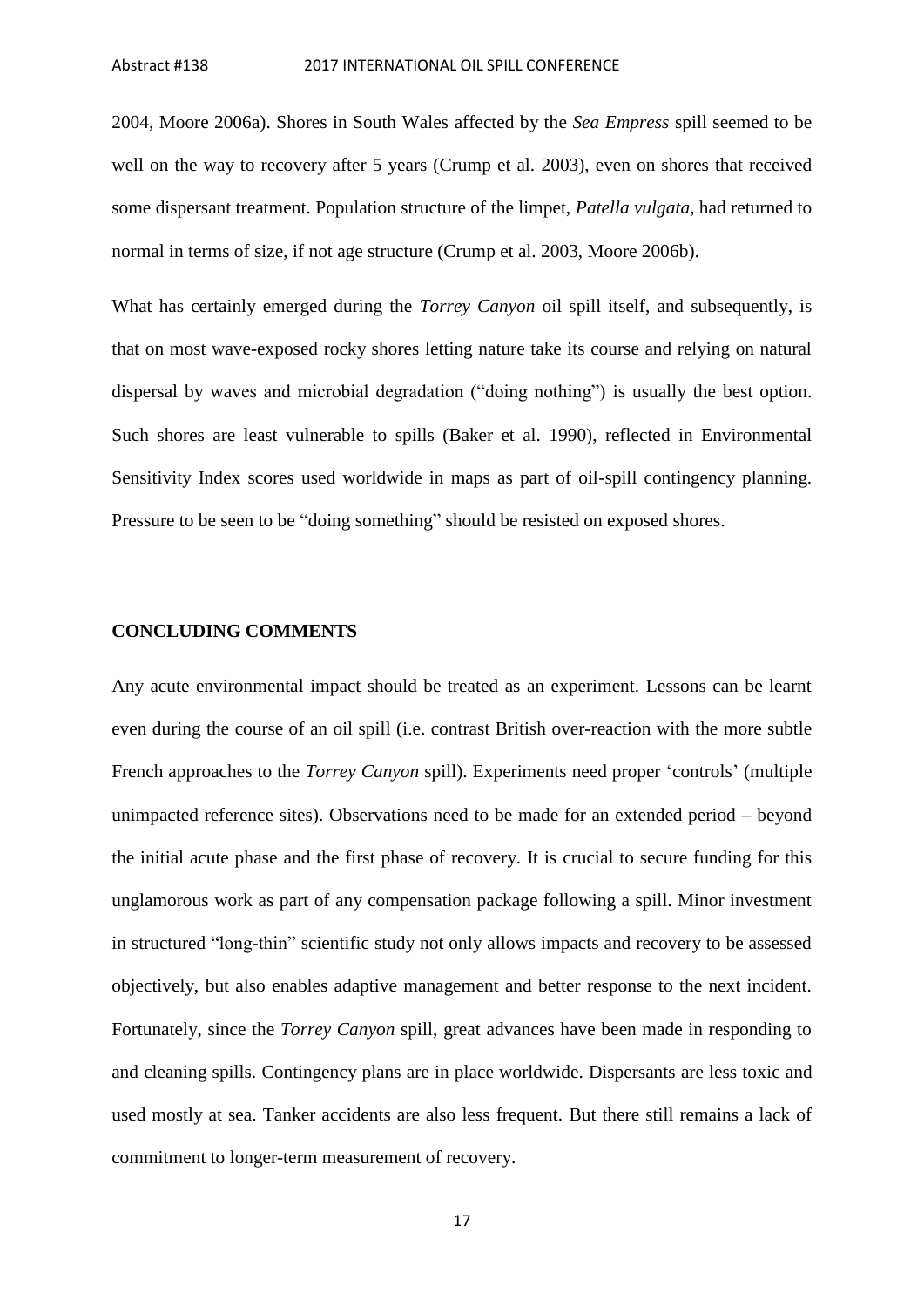Our study of recovery and subsequent natural fluctuations on rocky shores affected by the *Torrey Canyon* oil spill has shown the importance of long-term and broad-scale observations. Without the broader network of observations, themselves curtailed by large gaps (1987-1997) due to forced early retirement of key staff and funding issues, interpretation of the timescales of recovery and the underlying mechanisms would not have been possible. Our interpretation of recovery has been aided by much manipulative experimental work on the interactions between the key species (summarised in Hawkins et al. 1992). Certainly, such knowledge enables more targeted monitoring of recovery of key elements of the assemblage. Recovery to the condition that would have occurred if a spill had not occurred has to be judged both in the context of climate fluctuations and chronic pollutants as well as considerable short-term natural variability in marine ecosystems.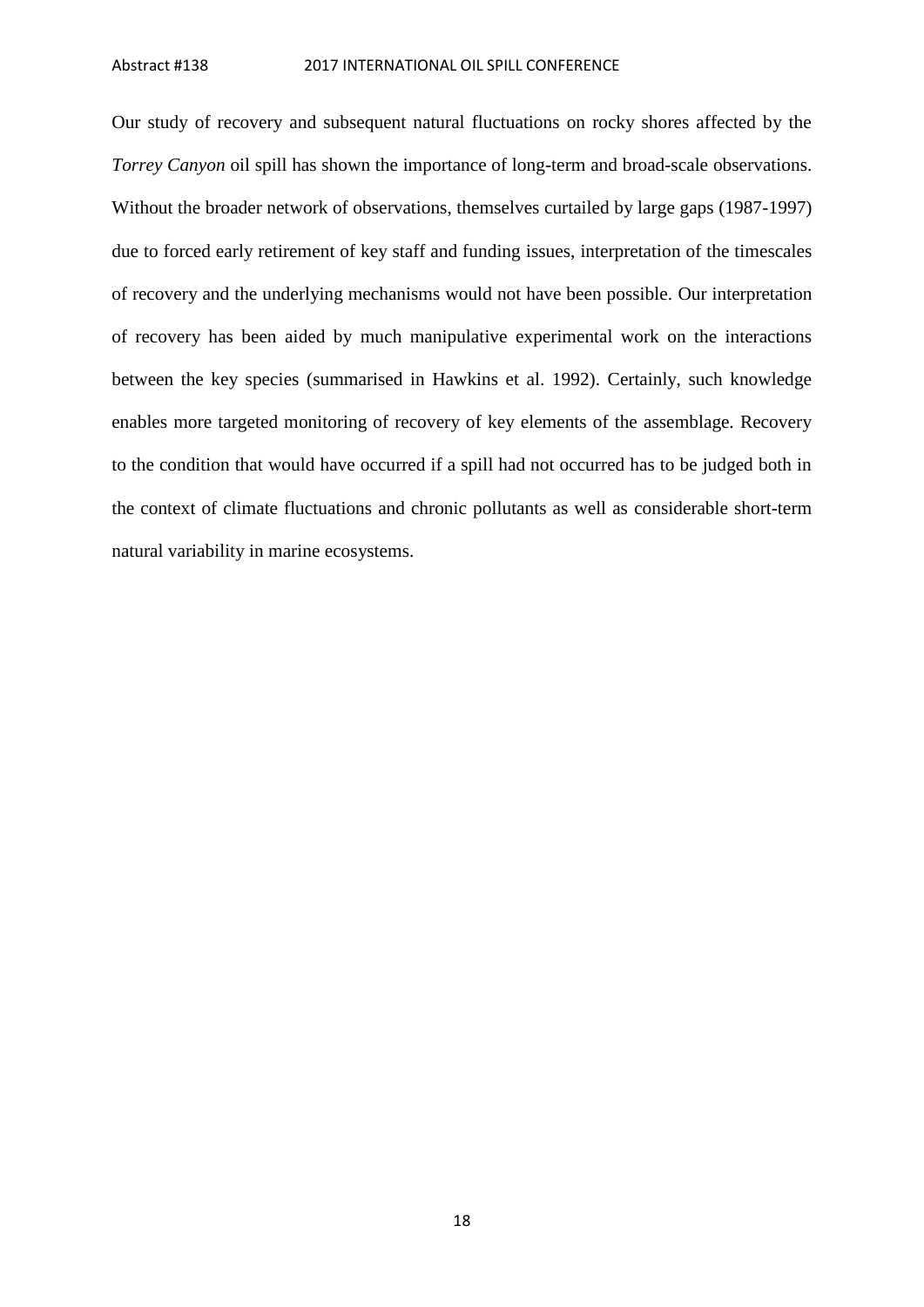Table 1 Summary of selected well-documented major oil spills from tankers and estimated recovery times of rocky shores (various sources including International Tanker Owners Pollution Federation (ITOPF) database).

| Ship                           | <b>Location / Date</b>               | <b>Amount of</b><br>oil spilt<br>(Tonnes)            | Amount on shore /<br>Length of coastline<br>affected                                                                             | <b>Treatment on shore</b>                                                                                       | <b>Estimated recovery time</b>                                                                       | <b>Key references</b>                                                                                                  |
|--------------------------------|--------------------------------------|------------------------------------------------------|----------------------------------------------------------------------------------------------------------------------------------|-----------------------------------------------------------------------------------------------------------------|------------------------------------------------------------------------------------------------------|------------------------------------------------------------------------------------------------------------------------|
| <b>TORREY</b><br><b>CANYON</b> | Cornwall, UK<br>18/03/1967           | 117,000<br>(of which<br>20,000 burnt/<br>evaporated) | Cornwall: 14,000 tonnes,<br>150 km coastline<br>France & Channel<br>Islands: 21,000 tonnes,<br>$>60$ km coastline                | Dispersants $(>10,000$<br>tonnes), high pressure<br>water washing                                               | 2-3 years on untreated<br>rocky shores, 10-15 years<br>on heavily oiled and<br>treated shores        | Smith 1968<br>Holme 1969<br>Southward & Southward 1978<br>Hawkins & Southward 1992<br>Hawkins et al. 2002              |
| <b>AMOCO</b><br><b>CADIZ</b>   | Brittany, France<br>16/03/1978       | 223,000                                              | $>60,000$ tonnes, 360 km<br>coastline                                                                                            | Mechanical, high<br>pressure hot water<br>washing of rocky shores,<br>other shores left to<br>recover naturally | Approx. 3 years on<br>untreated rocky shores, 7-<br>8 years on treated shores                        | Bellier & Massart 1979<br>Gundlach et al. 1983<br>Auris 1994<br>Sell et al. 1995                                       |
| <b>EXXON</b><br><b>VALDEZ</b>  | Valdez-Cordova.<br>Alaska 24/03/1989 | 38,000                                               | $>7,000$ km <sup>2</sup> of slicks, 800<br>km coastline (2000 km<br>including islands/inlets)                                    | Mechanical, high<br>pressure cold and hot<br>water washing                                                      | 3 years on untreated<br>shores, >9 years on treated<br>shores                                        | Peterson 2001<br>Peterson et al. 2003<br>Short et al. 2004<br>Payne et al. 2008<br>Boehm et al. 2014<br>Shigenaka 2014 |
| <b>SEA</b><br><b>EMPRESS</b>   | Pembrokeshire, UK<br>15/02/1996      | 72,000                                               | 15,000 tonnes, 200 km<br>coastline                                                                                               | Dispersants (12 tonnes),<br>mechanical and manual<br>cleaning, trenching,<br>beach washing, sorbents            | 5 years, but majority of<br>biological populations<br>returned to former<br>abundances after 2 years | Crump et al. 1999, 2003<br>Law & Kelly 2004<br>Moore 2006b<br>Archer-Thomson 2016                                      |
| <b>ERIKA</b>                   | Bay of Biscay, France<br>12/12/1999  | $20,000$ <sup>a</sup>                                | 400 km coastline (water-<br>in-oil emulsion formed<br>due to duration at sea.<br>significantly increasing<br>volume & viscosity) | High pressure, hot water<br>treatment on rocky<br>shores, other shores left<br>to recover naturally             | >5 years on slow growing<br>communities, or those<br>heavily treated                                 | Kerambrun & Laruelle 2001<br>Poncet et al. 2003<br>Jézéquel & Poncet 2011                                              |
| <b>PRESTIGE</b>                | Galicia, Spain<br>13/11/2002         | $63,000^{\rm a}$                                     | 1,900 km coastline                                                                                                               | Manual cleaning                                                                                                 | >2 years (monitoring did<br>not continue long enough<br>to establish recovery)                       | Albaigés et al. 2006<br>Castège et al. 2014                                                                            |

<sup>a</sup>Heavy fuel oil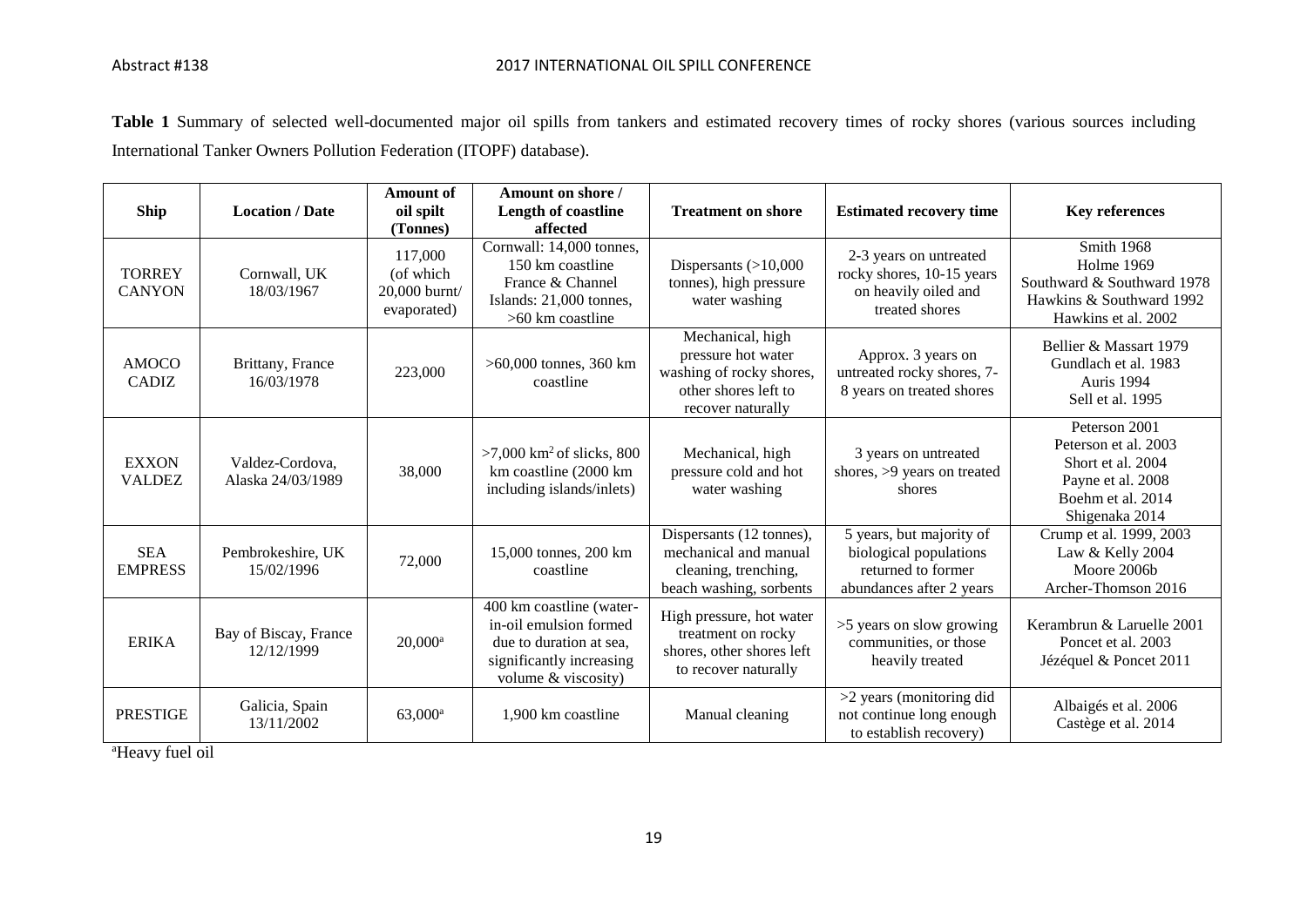#### **ACKNOWLEDGEMENTS**

We would like to thank the organizers of this conference for accepting this paper and very useful feedback during its submission – thanks CDR Lushan Hannah and referees. The preparation of this paper was funded partially by the International Tanker Owners Pollution Federation Ltd (ITOPF). Long-term rocky shore observations have been funded by various grants by the Natural Environment Research Council to SJH and the MBA plus the MarClim programme (www.mba.ac.uk/marclim; Countryside Council for Wales, The Crown Estate, Department for Environment and Rural Affairs, English Nature, Environment Agency, Joint Nature Conservation Committee, Scottish Executive, Scottish Natural Heritage, States of Jersey and the Worldwide Wildlife Foundation), continued in recent years by NM with funding from Natural England, the Marine Biological Association, University of Liverpool, and Natural Resources Wales for the MarClim Project.

#### **REFERENCES**

Albaigés, J., Morales-Nin, B., Vilas, F. 2006. The *Prestige* oil spill: A scientific response. Mar. Pollut. Bull. 53: 205-207.

Archer-Thomson, J. 2016. The Sea Empress incident and the limpets of Frenchman's Steps, twenty years on. Field Studies, pp. 15.

AURIS 1994. Scientific criteria to optimise oil spill clean-up operations and effort. A report by AURIS Environmental, Aberdeen. pp. 56.

Baker, J.M., Clark, R.B., Kingston, P.F., Jenkins, R.H. 1990. Natural recovery of cold-water marine environments after an oil spill. 13<sup>th</sup> Annual Arctic Marine Oil Spill Program Technical Seminar, Edmonton, Alberta, June 1990, 111 pp.

Bellier, P., Massart, G. 1979. The *Amoco Cadiz* oil spill cleanup operations - An overview of the organization, control, and evaluation of the cleanup techniques employed. Int. Oil Spill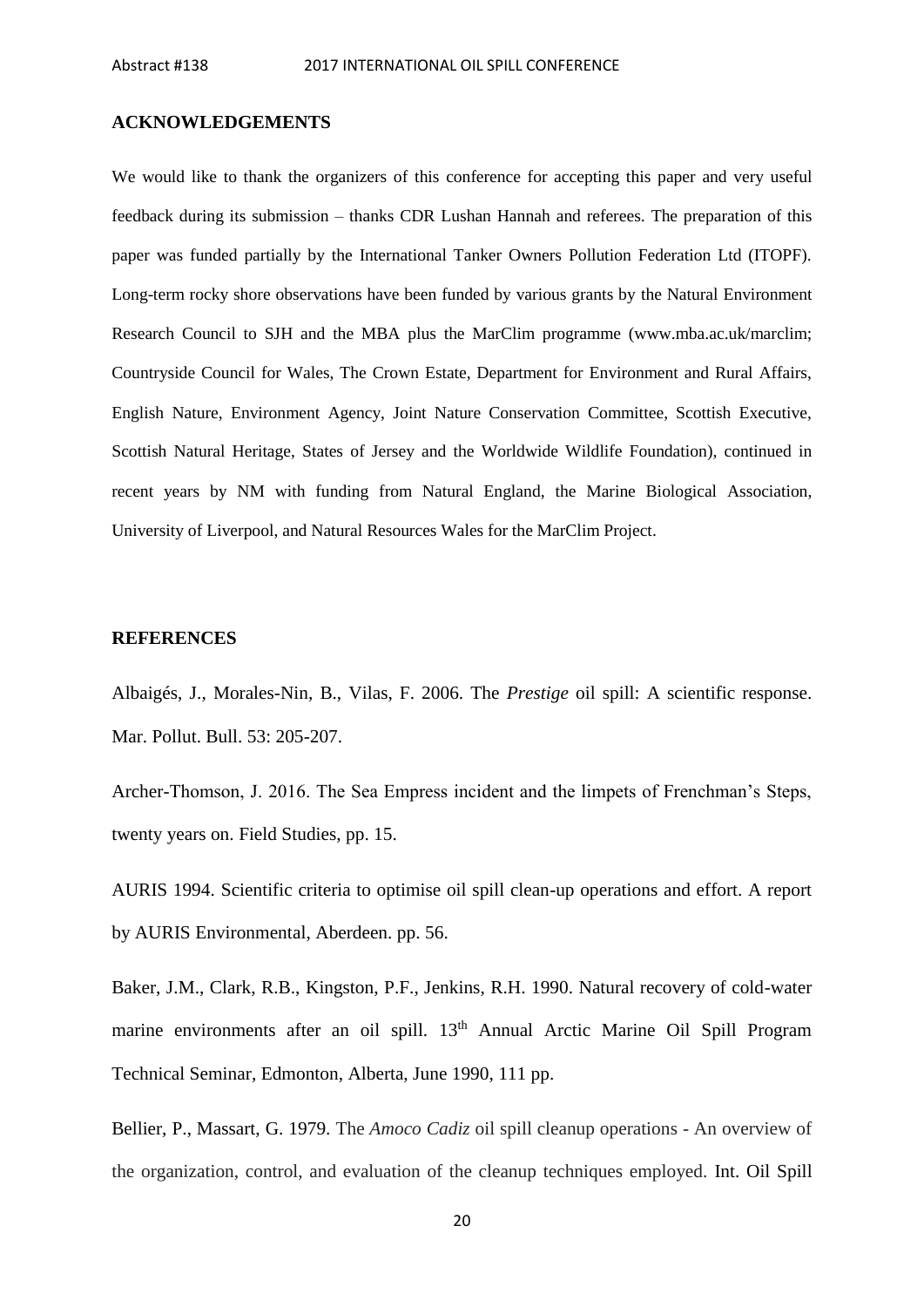Conf. Proc., March 1979, Los Angeles: 141-146. doi: http://dx.doi.org/10.7901/2169-3358- 1979-1-141.

Boaventura, D., D.A. Fonseca, L.C., Hawkins, S.J. 2003. Size matters: competition within populations of the limpet *Patella depressa*. J. Anim. Ecol. 72: 435-446.

Boehm, P.D., Page, D.S., Brown, J.S., Neff, J.M., Gundlach, E. 2014. Long-term fate and persistence of oil from the *Exxon Valdez* oil spill: lessons learned or history repeated? Int. Oil Spill Conf. Proc., May 2014, Savannah: 63–79. doi:10.7901/2169-3358-2014.1.63.

Bryan, G.W. 1969. The effects of oil-spill removers ('detergents') on the gastropod *Nucella lapillus* on a rocky shore and in the laboratory. J. Mar. Biol. Assoc. UK 49: 1067–1092.

Bryan, G.W., Gibbs, P.E., Hummerstone, L.G., Burt, G.R. 1986. The decline of the gastropod *Nucella lapillus* around south-west England: evidence for the effect of Tributyltin from antifouling paints. J. Mar. Biol. Assoc. UK 66: 611–640. doi: 10.1017/S0025315400042247.

Burrows, M.T., Hawkins, S.J. 1998. Modelling patch dynamics on rocky shores using deterministic cellular automata. Mar. Ecol. Prog Ser. 167: 13.

Castège, I. Milon, E. Pautrizel, F. 2014. Response of benthic macrofauna to an oil pollution: lessons from the "*Prestige*" oil spill on the rocky shore of Guéthary (south of the Bay of Biscay, France). Deep-Sea Research II. 106: 192-197.

Coleman, R.A., Underwood, A.J., Benedetti-Cecchi, L., Åberg, P., Arenas, F., Arrontes, J., Castro, J., Hartnoll, R.G., Jenkins, S.R., Paula, J., Della Santina, P., Hawkins, S.J. 2006. A continental scale evaluation of the role of limpet grazing on rocky shores. Oecologia. 147: 556–64. doi:10.1007/s00442-005-0296-9.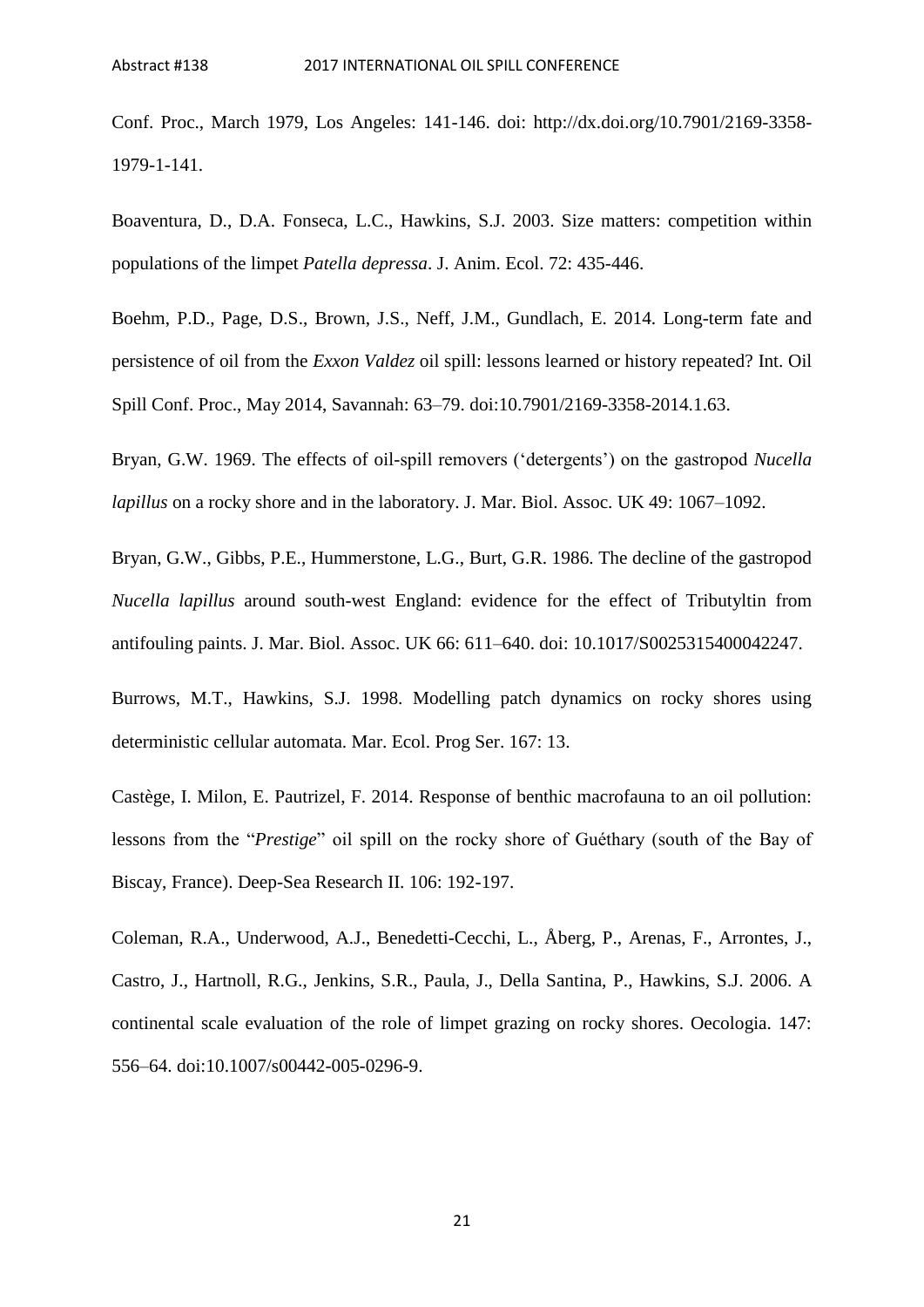Corner, E.D.S., Southward, A.J., Southward, E.C. 1968. Toxicity of oil-spill removers ('detergents') to marine life: an assessment using the intertidal barnacle *Elminius modestus*. J. Mar. Biol. Assoc. UK 48: 29–47.

Crisp, D.J. 1964. The effects of the severe winter of 1962-63 on marine life in Britain. J. Anim. Ecol., 33: 165–210.

Crowe, T.P., Smith, E., Donkin, P., Barnaby, D., Rowland, S. 2004. Measurements of sublethal effects on individual organisms indicate community level impacts of pollution. J. Appl. Ecol. 41: 114-123. doi: 10.1111/j.1365-2664.2004.00882.x.

Crump, R.G., Morley, H.S., Williams, A.D. 1999. West Angle Bay, a case study. Littoral monitoring of permanent quadrats before and after the *Sea Empress* oil spill. Field Studies. 9: 497-511.

Crump, R.G., Williams, A.D., Crothers, J.C. 2003. West Angle Bay: A case study. The fate of limpets. Field Studies. 10: 579-599.

Firth, L.B., Crowe, T.P., Moore, P., Thompson, R.C., Hawkins, S.J. 2009. Predicting impacts of climate‐induced range expansion: an experimental framework and a test involving key grazers on temperate rocky shores. Glob. Change Biol. 15: 1413–1422.

Firth, L.B., Mieszkowska, N., Grant, L.M., Bush, L.E., Davies, A.J., Frost, M.T., Moschella, P.S., Burrows, M.T., Cunningham, P.N., Dye, S.R., Hawkins, S.J. 2015. Historical comparisons reveal multiple drivers of decadal change of an ecosystem engineer at the range edge. Ecol. Evol. 5: 3210–3222.

Gundlach, E.R., Boehm, P.D., Marchand, M., Atlas, R.M., Ward, D.M., Wolfe, D.A. 1983. The fate of the *Amoco Cadiz* oil. Science 221: 122–129. doi: 10.1126/science.221.4606.122.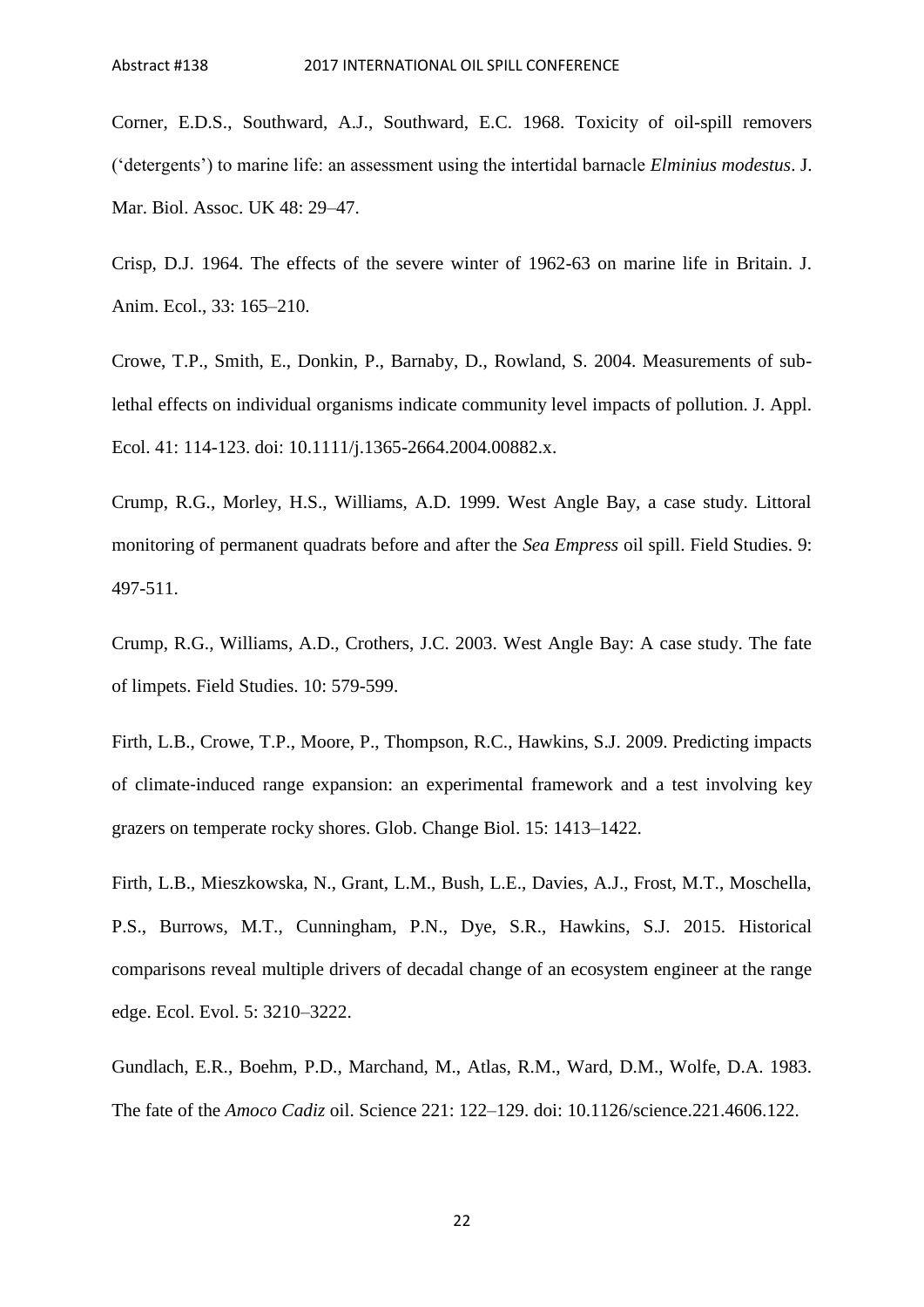Hartnoll, R.G., Hawkins, S.J. 1985. Patchiness and fluctuations on moderately exposed rocky shores. Ophelia. 24: 53-63.

Hawkins, S.J. 1981a. The influence of season and barnacles on algal colonization of *Patella vulgata* (L.) exclusion areas. J. Mar. Biol. Assoc. UK. 61: 1-15.

Hawkins, S.J. 1981b. The influence of *Patella* grazing on the fucoid-barnacle mosaic on moderately exposed rocky shores. Kieler Meeresforsch. 537-543.

Hawkins, S.J. 1983. Interaction of Patella and macroalgae with settling Semibalanus balanoides (L.). J Exp. Mar. Biol. Ecol. 71: 55-72.

Hawkins, S.J., Evans, A.J., Mieszkowska, N., Adams, L.C., Bray, S., Burrows, M.T., Firth, L.B., Genner, M.J., Leung, K.M.Y., Moore, P.J., Pack, K., Schuster, H., Sims, D.W., Whittington, M., Southward, E.C. In press. Distinguishing globally-driven changes from regional- and local-scale impacts: the case for long-term and broad-scale studies of recovery from pollution. Mar. Pollut. Bull. 2017 doi:10.1016/j.marpolbul.2017.01.068.

Hawkins, S.J., Gibbs, P.E., Pope, N.D., Burt, G.R., Chesman, B.S., Bray, S., Proud, S. V., Spence, S.K., Southward, A.J., Langston, W.J. 2002. Recovery of polluted ecosystems: the case for long-term studies. Mar. Environ. Res. 54: 215–222. doi: 10.1016/S0141- 1136(02)00117-4.

Hawkins, S.J., Hartnoll, R.G. 1983a. Grazing of intertidal algae by marine invertebrates. Oceanogr. Mar. Biol. An Annu. Rev. 21: 195–282.

Hawkins, S.J., Hartnoll, R.G. 1983b. Changes in a rocky shore community: an evaluation of monitoring. Mar. Environ. Res. 9: 131–181. doi: 10.1016/0141-1136(83)90051-X.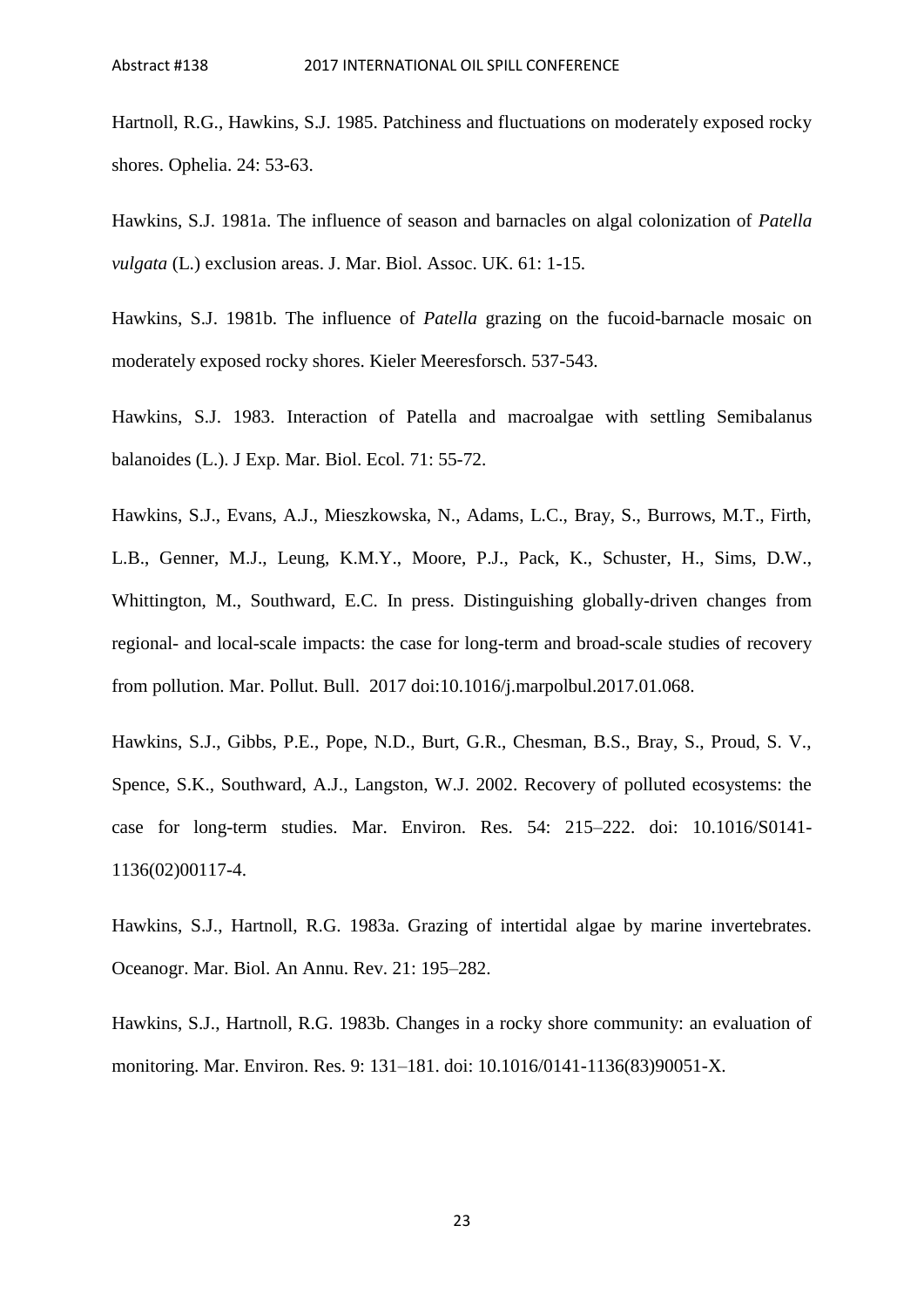Hawkins, S.J., Hartnoll, R.G., Kain, J.M., Norton, T.A. 1992. Plant-animal interactions on hard substrata in the northeast Atlantic. In: John, D.M., S. J. Hawkins & J. H. Price (eds.). Plant-Animal Interactions in the Marine Benthos. Oxford University Press, Oxford. pp. 1-32.

Hawkins, S.J., Moore, P.J., Burrows, M.T., Poloczanska, E., Mieszkowska, N., Herbert, R.J.H., Jenkins, S.R., Thompson, R.C., Genner, M.J., Southward, A.J. 2008. Complex interactions in a rapidly changing world: responses of rocky shore communities to recent climate change. Clim. Res. 37: 123–133. doi: 10.3354/cr00768.

Hawkins, S.J., Proud, S.V., Spence, S.K., Southward, A.J. 1994. From the individual to the community and beyond: Water quality, stress indicators and key species in coastal ecosystems. In: Sutcliffe, D.W. (ed.), Water Quality And Stress Indicators In Marine And Freshwater Ecosystems: Linking Levels Of Organisation Individuals, Populations, Communities. Ambleside UK Freshwater Biological Association. pp. 35-62.

Hawkins, S.J., Southward, A.J. 1992. The *Torrey Canyon* oil spill: recovery of rocky shore communities, in: Thayer, G. (Ed.), Restoring the Nation's Marine Environment. Maryland Sea Grant College, Maryland, USA. pp 583–631.

Hawkins, S.J., Southward, A.J., Barrett, R.L. 1983. Population structure of *Patella vulgata* L. during succession on rocky shores in Southwest England. Oceanol. Acta Special Is. 103–107.

Hawkins, S.J., Southward, A.J., Genner, M.J. 2003. Detection of environmental change in a marine ecosystem - evidence from the western English Channel. Sci. Total Environ. 310: 245–56. doi: 10.1016/S0048-9697(02)00645-9.

Hawkins, S.J., Sugden, H.E., Mieszkowska, N., Moore, P.J., Poloczanska, E., Leaper, R., Herbert, R.J.H., Genner, M.J., Moschella, P.S., Thompson, R.C., Jenkins, S.R., Southward, A.J., Burrows, M.T. 2009. Consequences of climate-driven biodiversity changes for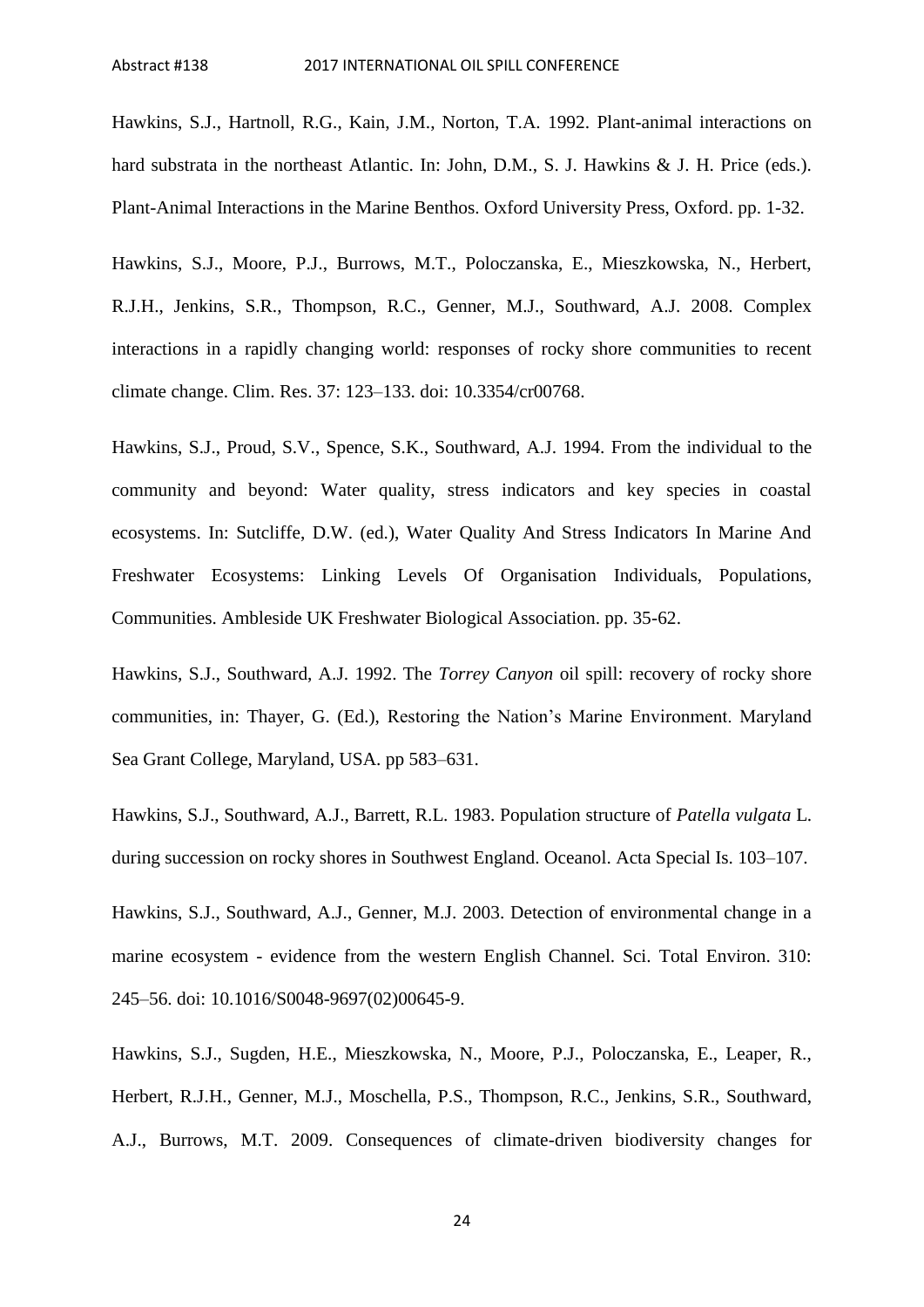ecosystem functioning of north European rocky shores. Mar. Ecol. Prog. Ser. 396: 245–259. doi: 10.3354/meps08378.

Holme, N.A. 1969. Effects of '*Torrey Canyon*' pollution on marine life. Oil on the Sea. ed D.P. Hoult. Plenum Press, New York. pp. 1-3.

Houghton, J.P., Gilmour, R.H., Lees, D.C., Driskell, W.B., Lindstrom, S.C., Mearns, A., 1997. Prince William Sound intertidal biota seven years later: Has it recovered? Int. Oil Spill Conf. Proc., April 1997, Fort Lauderdale: 679–686.

Integral Consulting Inc. 2006. Information Synthesis and Recovery Recommendations for Resources and Services Injured by the *Exxon Valdez* Oil Spill. *Exxon Valdez* Oil Spill Restoration Project Final Report [Restoration Project 060783]. *Exxon Valdez* Oil Spill Trustee Council, Anchorage, AK.

Jenkins, S.R., Coleman, R.A., Della Santina, P., Hawkins, S.J., Burrows, M.T., Hartnoll, R.G. 2005. Regional scale differences in the determinism of grazing effects in the rocky intertidal. Mar. Ecol. Prog. Ser. 287: 77–86. doi: 10.3354/meps287077.

Jenkins, S.R., Norton, T.A., Hawkins, S.J. 1999. Settlement and post-settlement interactions between *Semibalanus balanoides* (L.) (Crustacea: Cirripedia) and three species of fucoid canopy algae. J. Exp. Mar. Bio. Ecol. 236: 49–67. doi: 10.1016/S0022-0981(98)00189-0.

Jézéquel, R., Poncet, F. 2011. The *Erika* Oil Spill, 10 Years After: Assessment of the natural weathering of the oil and natural recovery of vegetation. Int. Oil Spill Conf. Proc., March 2011, Portland: abs165. doi: http://dx.doi.org/10.7901/2169-3358-2011-1-165.

Jones, N. 1948. Observations and experiments on the biology of *Patella vulgata* at Port St. Mary, Isle of Man. Proc. Trans. Liverpool Biol. Soc. 56: 60–77.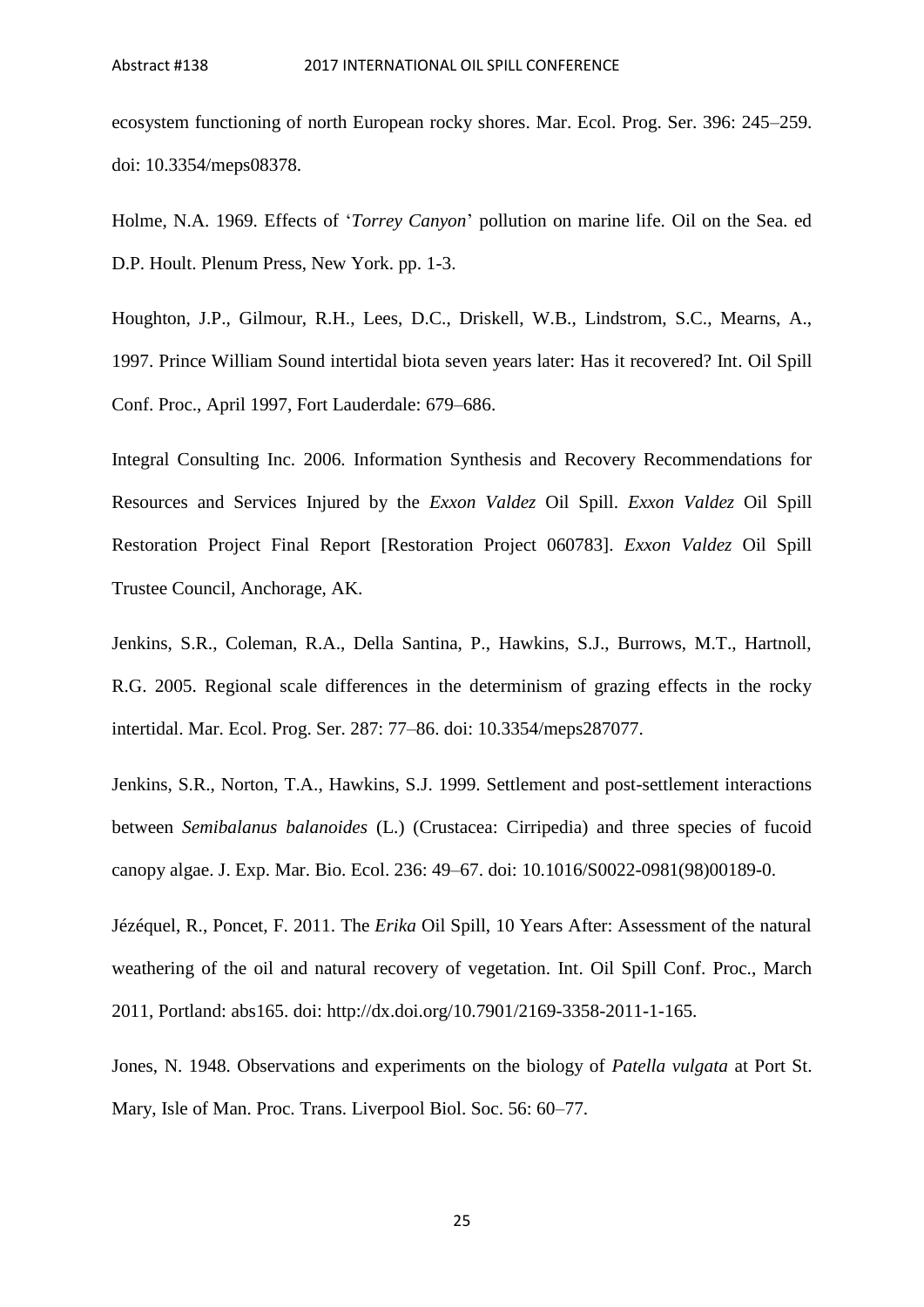Jonsson, P.R., Granhag, L., Moschella, P.S., Åberg, P., Hawkins, S.J., Thompson, R.C., 2006. Interactions between wave action and grazing control the distribution of intertidal macroalgae. Ecology. 87: 1169–1178. doi: 10.1890/0012- 9658(2006)87[1169:IBWAAG]2.0.CO;2.

Kendall, M.A., Burrows, M.T., Southward, A.J., Hawkins, S.J. 2004. Predicting the effects of marine climate change on the invertebrate prey of the birds of rocky shores. Ibis (Lond. 1859). 146: 40–47. doi: 10.1111/j.1474-919X.2004.00326.x.

Kerambrun, L., Laruelle, F. 2001. *Erika* oil spill: some innovations in the French shoreline response and beach cleanup methods. Proceedings of the twenty-fourth Arctic and Marine Oilspill Program (AMOP) technical seminar. Environmental Canada, 671–678.

Kingston, P.F. 2002. Long-term environmental impact of oil spills. Spill Sci. Technol. B. 7: 53-61.

Kleindienst, S., Seidel, M., Ziervogel, K., Grim, S., Loftis, K., Harrison, S., Malkin, S.Y., Perkins, M.J., Field, J., Sogin, M.L., Dittmar, T., Passow, U., Medeiros, P.M., Joye, S.B. 2015. Chemical dispersants can suppress the activity of natural oil-degrading microorganisms. P. Natl. Acad. Sci. USA 112: 14900–14905. doi: 10.1073/pnas.1507380112.

Law, RJ., Kelly, C. 2004. The impact of the "*Sea Empress*" oil spill. Aquatic Living Resources. 17: 389-394. doi: 10.1051/alr:2004029.

Mellanby, K. 1972. The biology of pollution. Edward Arnold, London. 60.

Mieszkowska, N., Burrows, M., Pannacciulli, F., Hawkins, S.J. 2014a. Multidecadal signals within co-occuring intertidal barnacles *Semibalanus balanoides* and *Chthamalus* spp. linked to the Atlantic Multidecadal Oscillation. J. Marine Syst. 133: 70–76.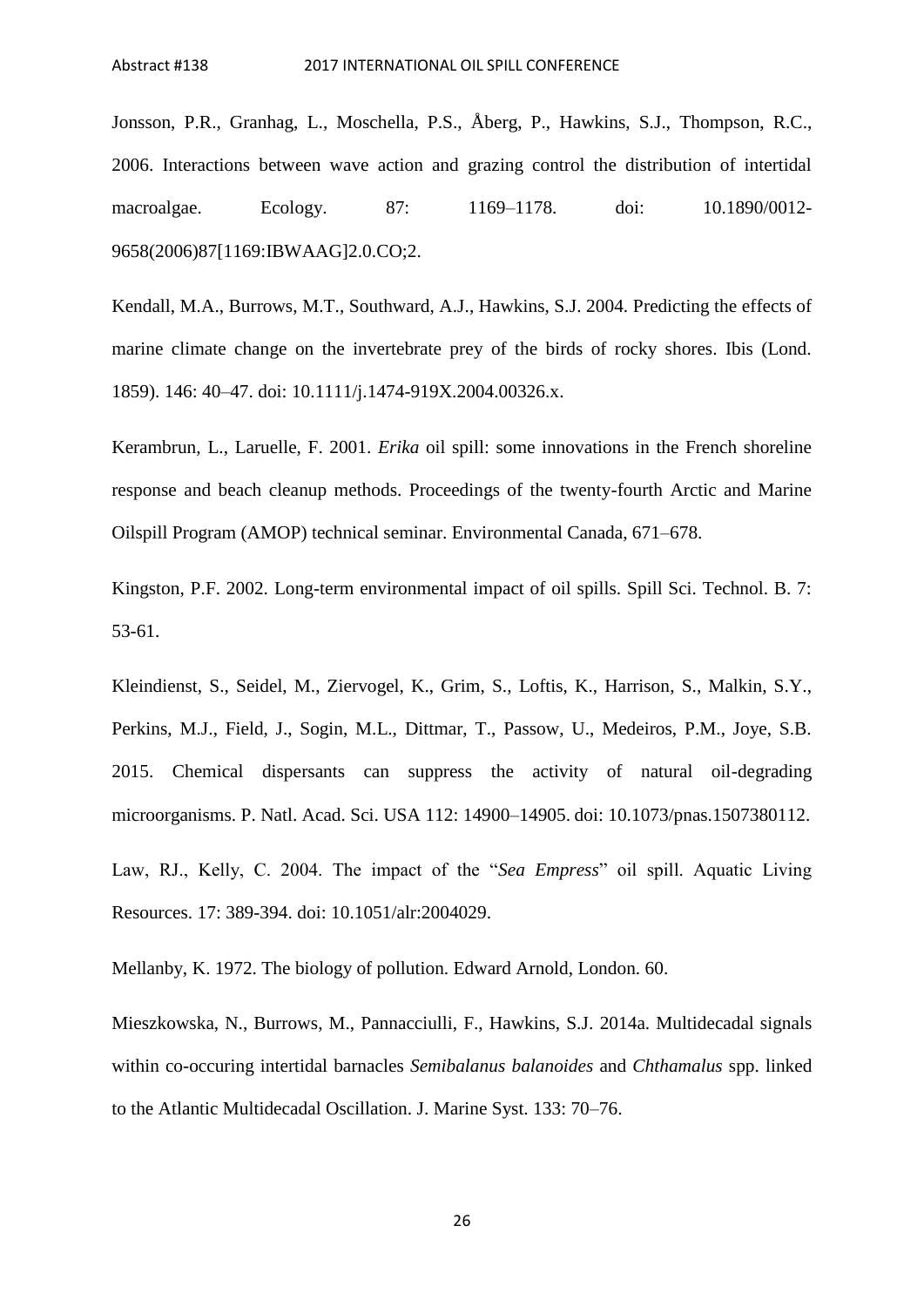Mieszkowska, N., Kendall, M.A., Hawkins, S.J., Leaper, R., Williamson, P., Hardman-Mountford, N.J., Southward, A.J. 2006. Changes in the range of some common rocky shore species in Britain - a response to climate change? Hydrobiologia 555: 241–251.

Mieszkowska, N., Sugden, H., Firth, L.B., Hawkins, S.J. 2014b. The role of sustained observations in tracking impacts of environmental change on marine biodiversity and ecosystems. Philos. Trans. R. Soc. London A Math. Phys. Eng. Sci. 372: 20130339. doi: 10.1098/rsta.2013.0339.

Moore, J. 2006a. Long term ecological impacts of marine oil spills. Proceedings of the Interspill Conference, 2006, London: 21-23.

Moore, J. 2006b. State of the marine environment in SW Wales, 10 years after the *Sea Empress* oil spill. A report to the Countryside Council for Wales from Coastal Assessment, Liaison & Monitoring, Cosheston, Pembrokeshire. CCW Marine Monitoring Report No: 21.

Moore, P., Hawkins, S.J., Thompson, R.C. 2007. Role of biological habitat amelioration in altering the relative responses of congeneric species to climate change. Mar. Ecol. Prog. Ser. 334: 11–19. doi: 10.3354/meps334011.

Nelson-Smith, A. 1968. The effects of oil pollution and emulsifier cleansing on shore life in south-west Britain. J. App. Ecol. 5: 97–107.

Notman, G.M., McGill, R.A.R., Hawkins, S.J., Burrows, M.T. 2016. Macroalgae contribute to the diet of *Patella vulgata* from contrasting conditions of latitude and wave exposure in the UK. Mar. Ecol. Prog. Ser. 549: 113–123. doi: 10.3354/meps11691.

Payne, J.R., Driskell, W.B., Short, J.W., Larsen, M.L. 2008. Long term monitoring for oil in the *Exxon Valdez* spill region. Mar. Pollut. Bull. 56: 2067-2081.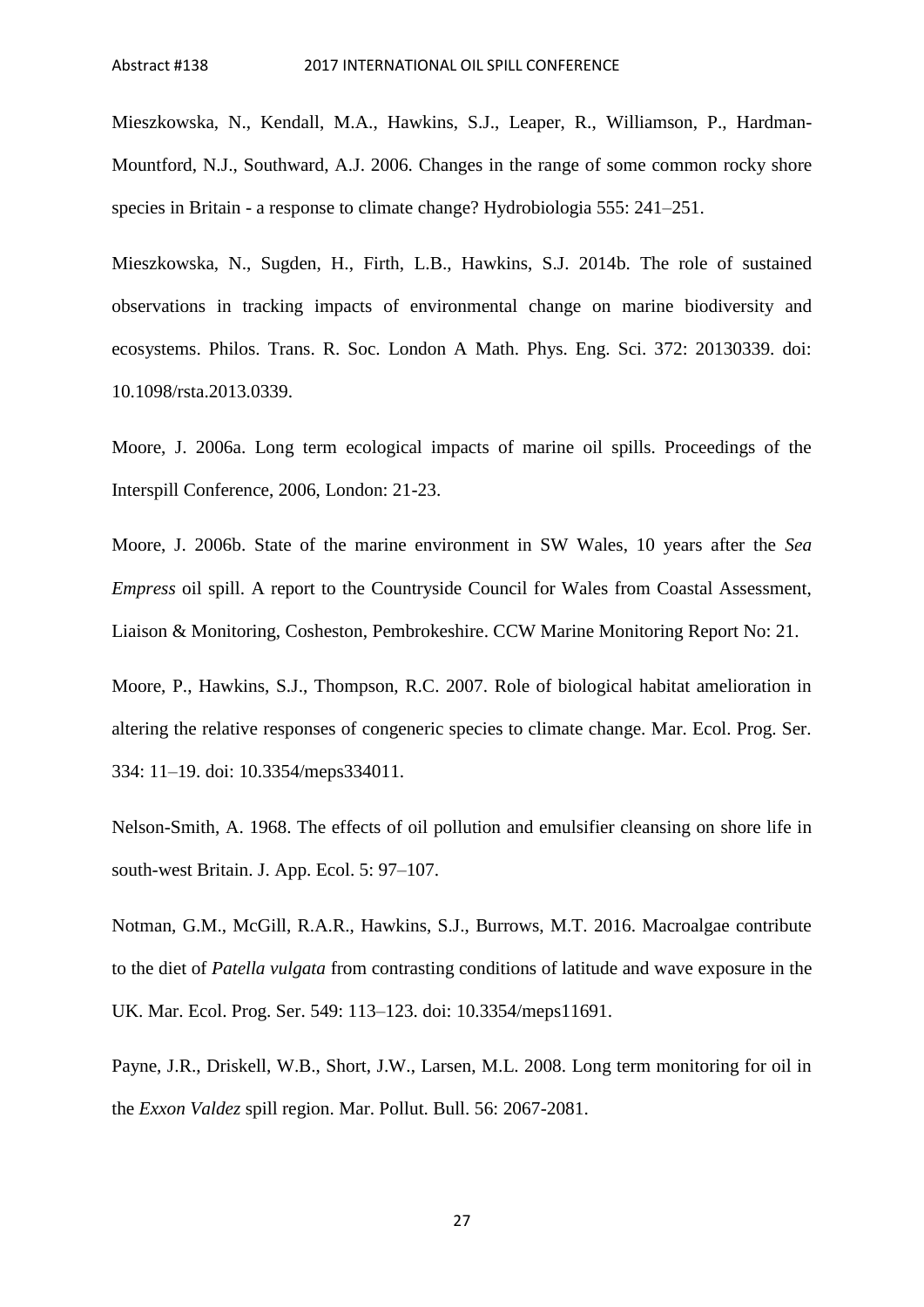Peterson, C.H. 2001. The "*Exxon Valdez*" oil spill in Alaska: Acute, indirect and chronic effects on the ecosystem. Adv. Mar. Biol. 39: 1-103.

Peterson, C.H., Rice, S.D., Short, J.W., Esler, D., Bodkin, J.L., Ballachey, B.E., Irons, D.B. 2003. Long-term ecosystem response to the *Exxon Valdez* oil spill. Science 302: 2082–2086. doi: 10.1126/science.1084282.

Poloczanska, E.S., Hawkins, S.J., Southward, A.J., Burrows, M.T. 2008. Modeling the response of populations of competing species to climate change. Ecology. 89: 3138–3149.

Poncet, F., Laruelle, F., Ragot, R., Tintilier, F. 2003. Results of a Three Year Monitoring Programme on the Natural Recovery of Vegetation after the *Erika* Oil Spill: Lessons for Adapting Response Techniques. Int. Oil Spill Conf. Proc., April 2003, Vancouver: 1155- 1159.

Rolan, R.G., Gallagher, R. 1991. Recovery of intertidal biotic communities at Sullom Voe following the Esso Bernicia oil spill of 1978. Int. Oil Spill Conf. Proc., March 1991, San Diego: 461–465.

Sell, D., Conway, L., Clark, T., Picken, G.B., Baker, J.M., Dunnet, G.M., McIntyre, A.D., Clark, R.B. 1995. Scientific criteria to optimize oil spill cleanup. Int. Oil Spill Conf. Proc., February 1995, Long Beach: 595-610.

Shigenaka, G. 2014. Twenty-Five Years After the *Exxon Valdez* Oil Spill: NOAA's Scientific Support, Monitoring, and Research. Seattle: NOAA Office of Response and Restoration. 78.

Short, J.W., Lindeberg, M.R., Harris, P.M., Maselko, J.M., Pella, J.J., Rice, S.D. 2004. Estimate of oil persisting of beaches of Prince William Sound 12 years after the *Exxon Valdez* oil spill. Environ. Sci. Technol. 38: 19-25.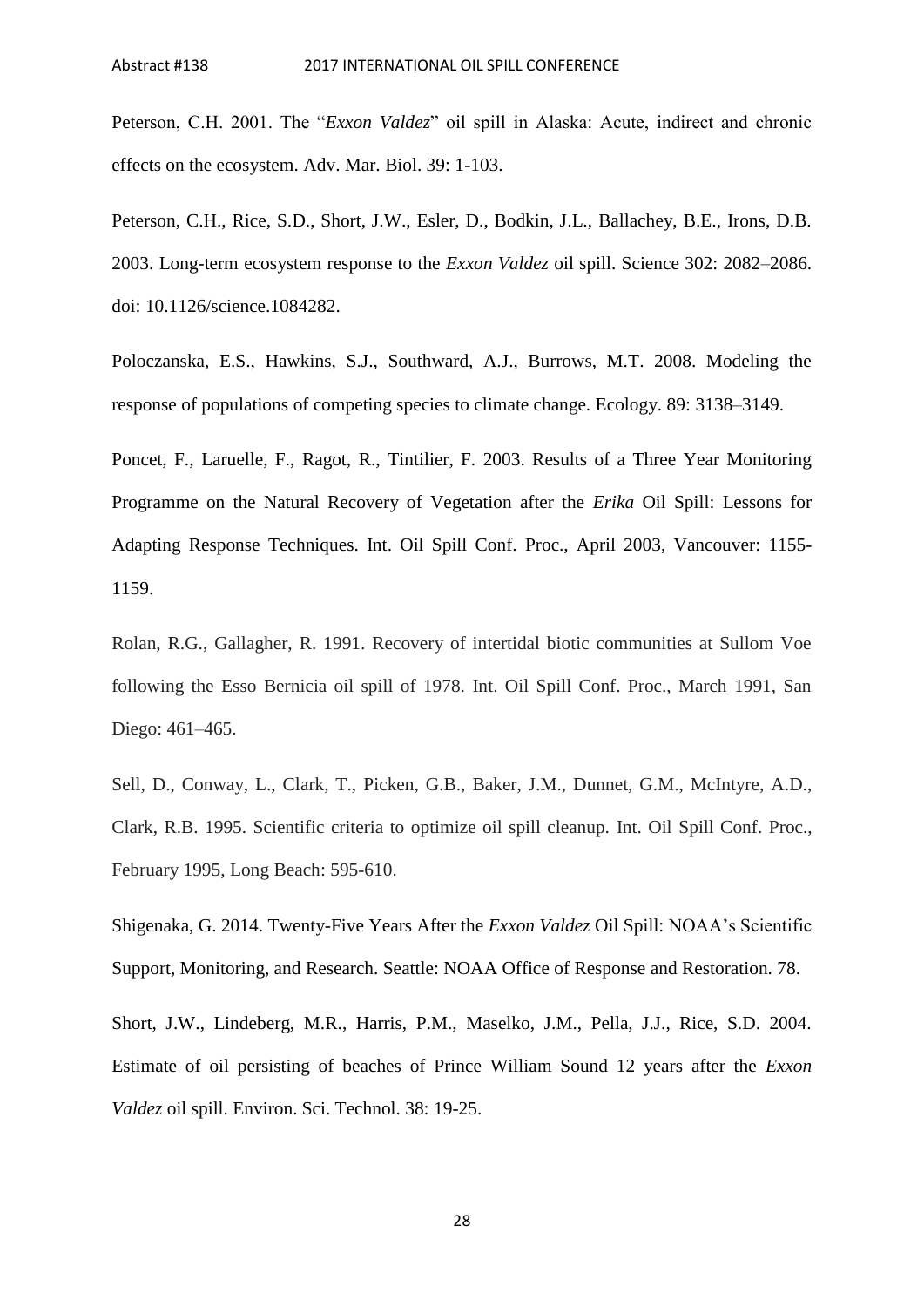Smith, J. 1968. *Torrey Canyon* pollution and marine life: a report by the Plymouth Laboratory of the Marine Biological Association of the United Kingdom. Cambridge University Press, Cambridge, UK.

Smith, S.D. 2000. Evaluating stress in rocky shore and shallow reef habitats using the macrofaunal of kelp holdfasts. J. Aquat. Ecosyst. 7:259-272.Southward, A.J. 1964. Limpet grazing and the control of vegetation on rocky shores, in: Crisp, D. (Ed.), Grazing in Terrestrial and Marine Environments. Blackwell Science, Oxford, UK, pp. 265–273.

Southward, A.J. 1967. Recent changes in abundance of intertidal barnacles in south-west England: a possible effect of climatic deterioration. J. Mar. Biol. Assoc. United Kingdom 47: 81–95. doi: 10.1017/S0025315400033580.

Southward, A.J. 1979. Cyclic fluctuations in population density during 11 years recolonisation of rocky shores in West Cornwall following the *Torrey Canyon* oil spill in 1967, in: Naylor, E., Hartnoll, R. (ed.), Cyclic Phenomena in Marine Plants and Animals. Pergamon Press, Oxford, UK. pp. 85–92.

Southward, A.J. 1991. Forty years of changes in species composition and population density of barnacles on a rocky shore near Plymouth. J. Mar. Biol. Assoc. United Kingdom. 71: 495– 513. doi: 10.1017/S002531540005311X.

Southward, A.J., Crisp, D.J. 1954. Recent changes in the distribution of the intertidal barnacles *Chthamalus stellatus* Poli and *Balanus balanoides* L. in the British Isles. J. Anim. Ecol. 23: 163–177. doi: 10.2307/1665.

Southward, A.J., Crisp, D.J. 1956. Fluctuations in the distribution and abundance of intertidal barnacles. J. Mar. Biol. Assoc. UK. 35: 211-229.Southward, A.J., Hawkins, S.J., Burrows, M.T. 1995. Seventy years' observations of changes in distribution and abundance of